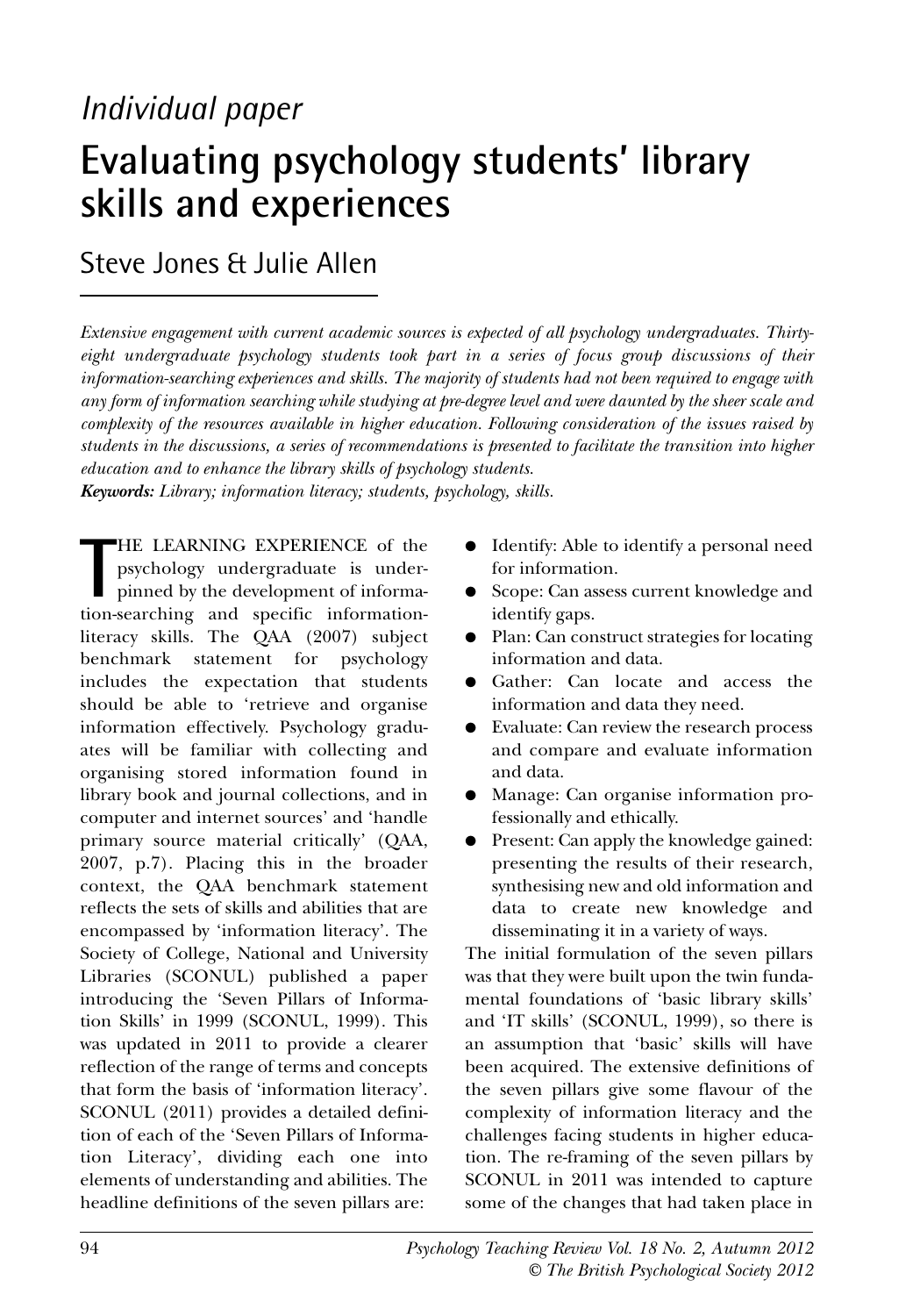terms of the conceptualisation of information literacy in the years following the publication of the initial document in 1999. One of the key changes over the last decade has been the rapid growth of electronic sources of information and their availability to undergraduate students. These changes have led Hepworth and Walton (2009) to identify 'e-literacy' as a subset of information literacy and define it as 'the ability to access, use, manage and create information in an electronic environment… to use electronic networks to access resources, create resources and communicate with others' (p.16). It could be argued that much of the information literacy of the psychology undergraduate reflects 'e-literacy' as much as the more traditional notions of 'information literacy'.

It is often assumed that 18-year-old students entering HE will be IT-literate and will, therefore, have little difficulty with the subset of information literacy that Hepworth and Walton identify as 'e-literacy'. The typical student entering higher education in the 21st century has never experienced a world without the internet and Google (the so-called 'digital native'). It is also often assumed that the previous experiences of students entering higher education with using IT will easily and painlessly be extended to an ability to use a university library and all of its related electronic sources. However, in a report commissioned by the British Library and JISC, Rowlands et al. (2008) found that the so-called 'Google generation' (those born after 1993), far from being 'expert searchers' tend to rush information searches and spend very little, if any, time evaluating the quality of the sources that they have found. More recently, it has been found that UK university students from a range of academic disciplines do use Google, but tend not to look beyond the first couple of pages of results (Hampton-Reeves et al., 2009).

There is a growing body of research evidence suggesting that the digital natives of the Google generation use the internet to search for information in a 'shallow, random and often passive' way (Bennett, Maton & Kervin, 2008, p.781), and that the general experience of using computers does not necessarily mean that young people entering higher education will be any better than their predecessors at the type of research and scholarship required at that level (Head, 2008).

The 'shallow, random and often passive' information searching referred to by Bennett et al. is captured within the framework of 'information behaviour' (Case, 2007). Information behaviour is a substantial area of research within the field of information science. This concept may be useful to help understand the behaviour of undergraduate students, as it encapsulates a broader range of behaviours than merely 'information searching' and 'information evaluation'. According to Case, information behaviour 'encompasses information seeking as well as the totality of other unintentional or passive behaviors (such as glimpsing or encountering information) as well as purposive behaviors that do not involve seeking, such as actively avoiding information' (Case, 2007, p.5). The reference to 'actively avoiding information' is an interesting one, as it may occur as part of an undergraduate's information behaviour when searches produce a very large number of results. This also acknowledges that information searching does not occur as a linear process. As Hepworth and Walton (2009) point out, the process of searching for information, particularly in an unfamiliar area, is likely to be highly exploratory and 'full of dead ends and backtracks' (p.52), as sources are rejected and later returned to, search terms modified, and so on.

One of the key points about the development of information literacy skills in higher education is that it must build on previous experience and knowledge (Hepworth & Walton, 2009). An understanding of the previous experiences of students entering higher education is, therefore, an essential part in developing effective training in infor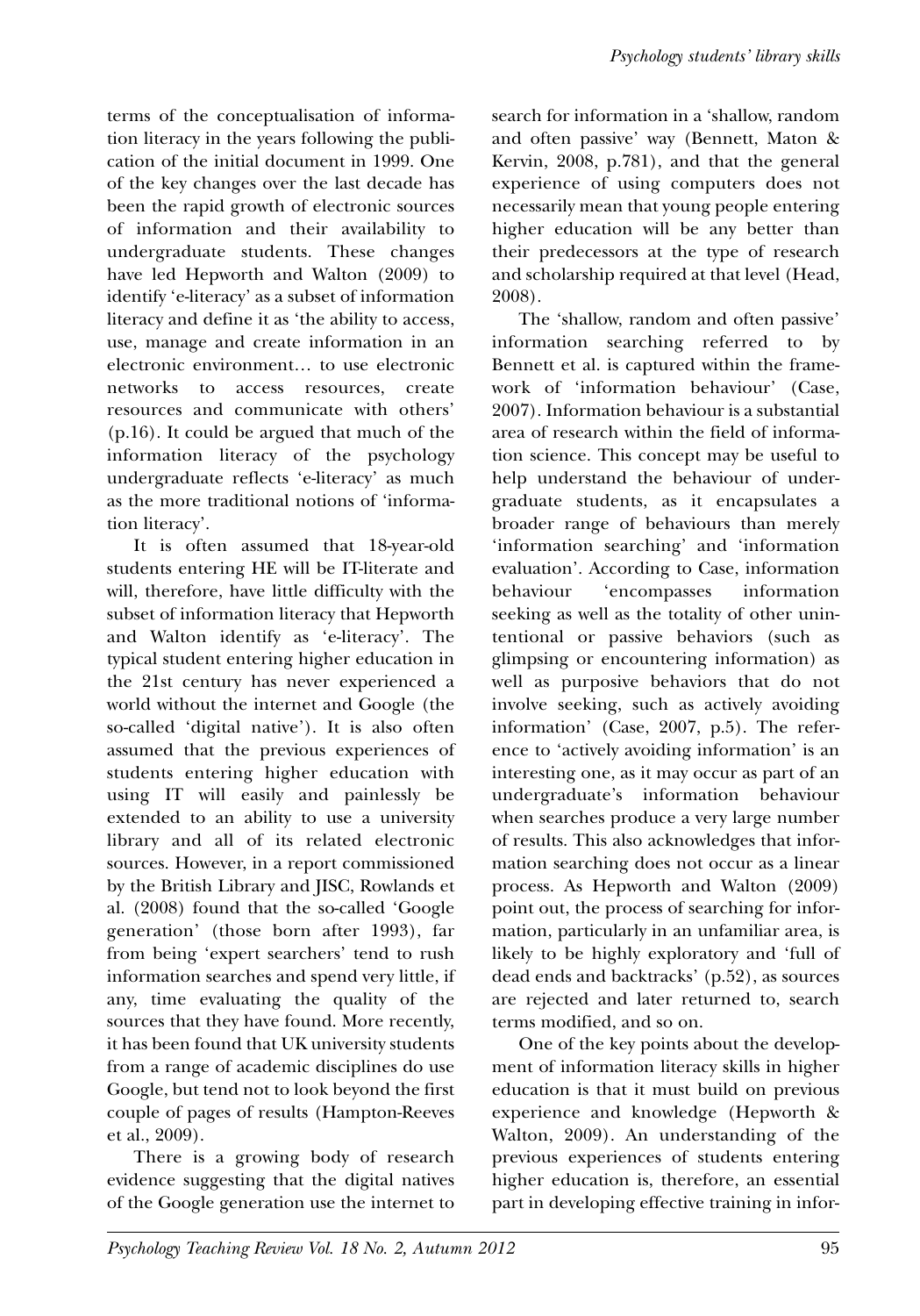mation literacy that meets the needs of learners and is offered within the appropriate context (i.e. the academic discipline). Given the importance of understanding students' existing skills and prior experiences, it is unfortunate, as Rowlands et al. (2008) reported, that 'there is little research in the UK into the information searching skills of young people in and entering higher education' (p.303). One study that has touched on this area is that reported by Whittle, Pell and Murdoch-Eaton (2010). Over a nine-year period from 2000 to 2008, first-year undergraduate medical students completed a questionnaire in which they self-assessed the opportunities that they had had to practise a range of 31 generic skills in the previous year, along with how confident they felt. Over the period of the study, Whittle et al. found that there had been an increase in the use of the internet to find information and an associated increase in confidence with this. There did, however, also seem to be a decrease in self-reported confidence in selecting information. Other information-handling skills showed a fall in self-reported experience for the first few years of the study, followed by a recovering pattern. The self-reported experiences of 'interpreting information', for example, declined between 2002 and 2006, but then increased in 2007 and 2008. It is interesting to note, though, that this was still below the levels reported in the period from 2000 to 2003.

While the Whittle et al. study revealed some interesting trends over an extended period of time, it did not aim to explore the absolute levels of experience that students had, or the nature of students' information literacy skills and experiences. Whittle et al. do suggest, however, that there is a need to monitor changes to information-handling skills in entrants to higher education, with an associated targeting of support to students.

Students entering higher education will, of course, have had some experience of libraries in their secondary schools or colleges. The approaches to teaching information literacy in UK secondary schools vary widely, with about 50 per cent of school libraries being run by staff with no formal qualifications in librarianship (Streatfield et al., 2011). The average secondary school library in the UK holds 10 to 15,000 volumes (Streatfield, Shaper & Rae-Scott, 2010) and is most commonly located in a single site (often in a single room). Few school libraries subscribe to academic journals. In contrast, figures for 2009–2010 showed that UK university libraries held, on average, 751,943 catalogued print books, 109,697 e-books and subscribed to an average of 16,670 journals (SCONUL, 2010). As Case (2007) points out, '…all but the smallest libraries can be complex and intimidating' (p.22), so it is important to understand how students experience the transition from using a small school or college library to a much larger university library.

The earlier reference to students searching in an often 'shallow, random and often passive' way (Bennett, Maton & Kervin, 2008, p.781) is evocative of the terminology arising from discussions of approaches to learning and learning styles. An understanding of the information literacy skills and the related experiences of students entering higher education would not be complete without a brief consideration of the ways in which people learn. Generally, approaches to learning have been characterised as 'deep', 'surface' (Marton, 1975, Marton & Saljo, 1984) or 'strategic' (Biggs, 1987). Deep learning involves the learner in trying to understand, seek meaning, and to relate new knowledge and information to existing knowledge. Surface learning is characterised by an intention to complete the task at hand and to memorise its components. The learning of a set of facts is surface learning, while the understanding and application of those facts would represent deep learning. The third type of approach, 'strategic' learning, is characterised by a focus on the final product of the learning process, such as a written assignment. In a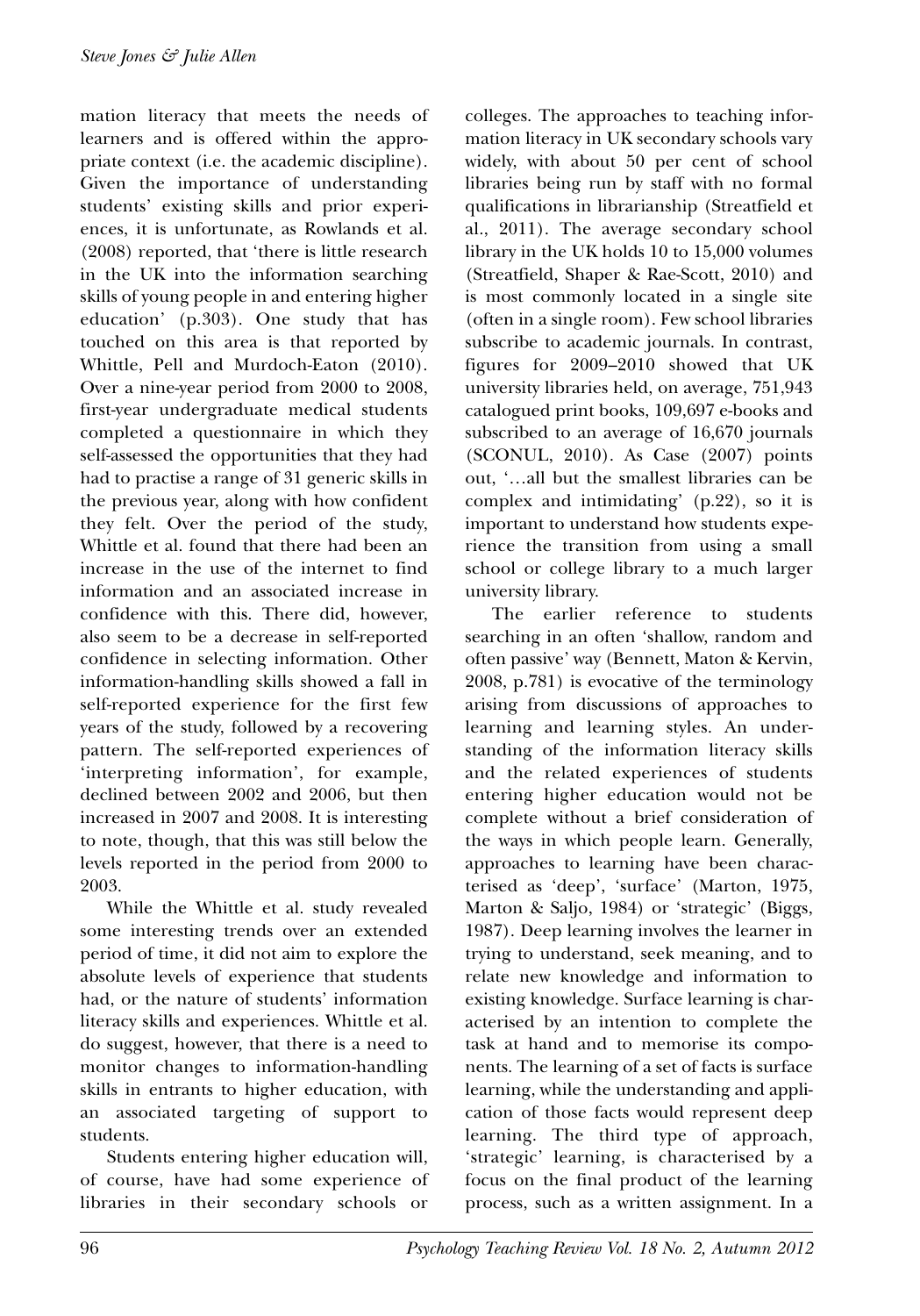strategic approach, the student focuses on achieving a high mark, while retaining a very pragmatic engagement with the task. Some element of understanding and processing of meaning is involved but the main aim is to use information to produce a good outcome, rather than to develop new knowledge of the area. The 'shallow' searching referred to by Bennett, Maton and Kervin (2008) may reflect a 'surface' or 'strategic' approach to using information. In a similar vein, Hampton-Reeves et al. (2009) found that the main criterion that students used for judging the usefulness of a source was its relevance to an assignment rather than whether it had been peer-reviewed or recommended by a tutor or other students. This very much reflects a strategic approach.

Learning styles have been defined in a number of ways, with learners characterised, for example, as preferring convergent, divergent, assimilation or accommodative styles (Kolb, 1984), as 'Activists', 'Reflectors'. 'Theorists' and 'Pragmatists' (Honey & Mumford, 1982), or as visual, auditory, readwrite or kinaesthetic learners (Fleming, 2001). Gardner (1993) identified eight different styles of learning: linguistic, logical/mathematical, spatial, musical, kinaesthetic, naturalistic, interpersonal, and intrapersonal.

Riding and Cheema (1991) drew a simpler distinction between 'field-independent' and 'field-dependent' cognitive styles. According to Ford (2004), 'field-independent individuals tend to experience the components of a structured field analytically, as discrete from their background, and to impose structure on a relatively unstructured field. By contrast, relatively field-dependent individuals tend to be less good at such structuring and analytic activity, and to perceive a complex stimulus globally as a gestalt.' (p.190). In terms of information behaviour, according to Ford (2004), individuals who are more field-independent make more use of truncated search terms, Boolean ORs, and less use of natural language search terms. They also prefer to use keyword searches

rather than browse for information and are less likely to be distracted by irrelevant information. Generally, field-independent individuals experience less difficulty and confusion while searching the internet and greater engagement in 'differentiating' behaviour. According to Ellis (1989) differentiating behaviour is the stage during information searching at which the individual filters and selects from among the available sources by consideration of the nature and quality of the information offered by each source. This is clearly similar to the SCONUL 'evaluate' pillar of information literacy and represents a major aspect of developing information literacy. There does appear to be a link between field-independence and this element of information behaviour. For the purposes of the present study it may be, however, more useful to appreciate that students will display different approaches to information searching and evaluation rather than classify them as 'field independent' or 'field dependent'.

In a similar vein, a distinction has been drawn between holistic and serialist styles (Pask, 1976). A 'serialist' prefers step-by-step and highly structured learning, focuses on a topic in isolation, concentrates on details and evidence, and adopts a cautious and logical stance. The potential drawback of adopting this type of strategy is 'improvidence': a failure to seek analogies or to make connections with related ideas. A 'holist', on the other hand, takes a broad view and prefers personal organisation, tries to build up their own overview of a topic, makes extensive use of analogy and illustration, and seeks connections between ideas. As a potential drawback, 'globetrotting' involves giving insufficient attention to details and a tendency to generalise and reach conclusions too readily. Studies have found that 'holists' tended to look further ahead in the learning process while, for serialists, the 'overall picture' tended to emerge relatively late in the process (see Ford, 2004, for a review). The serialist/holist distinction can be applied fairly directly to information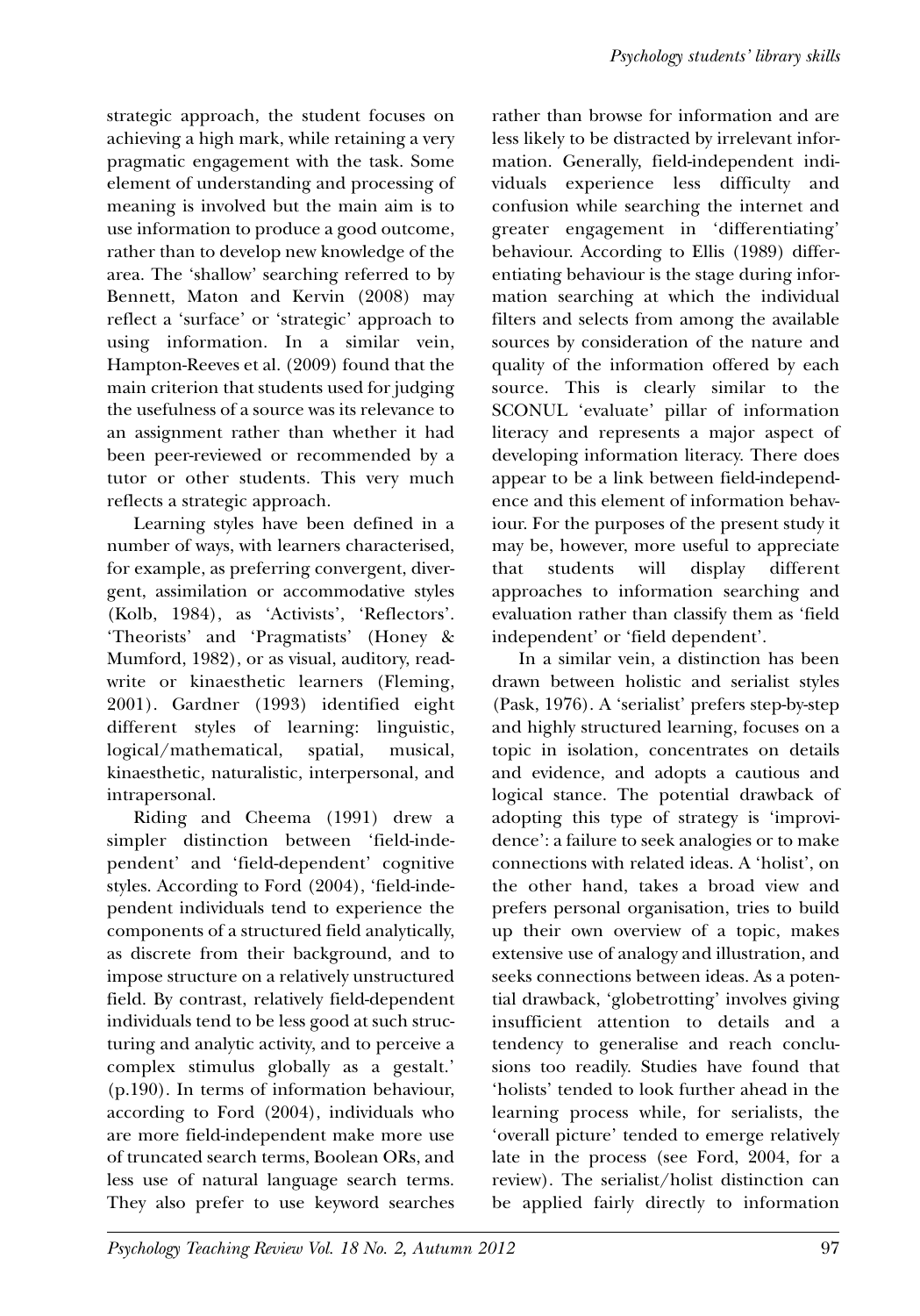behaviour, as the serialist will tend to focus on the details individual sources while, for the holist, the overall 'picture' will develop much earlier in the process and information sources be used to provide more 'colour' to the emerging picture.

The distinctions between different approaches to learning and different learning styles may help to understand the self-reported experiences of students when reflecting on their information-searching skills.

Students do seem to be aware that information skills are important. In a questionnaire study of biological sciences, chemistry and environmental management students and staff at an Australian university, Leggett et al. (2004) found that 'finding information' was rated as highly important as a skill by students in all disciplines and across all year groups. It is interesting, however, that the Leggett et al. study did not ask students or staff to consider the importance of evaluating or using information effectively, although the more general 'organising ideas' and 'critical thinking' were rated fairly highly by students and staff. Leggett et al. argue that, as discipline-related and generic skills are now considered to be explicit knowledge, rather than tacit knowledge that was acquired gradually, they need to be actively taught. They go further and suggest that 'it is impossible to teach skills in isolation and that an integrated, cross-curriculum approach is essential' (p.298).

Wang (2011) suggests that there are currently four main approaches to information literacy education in higher education: extra-curriculum (a course outside the academic curriculum), inter-curriculum (a session added to an academic course), intracurriculum (integrated into a course), and stand-alone (an independent course within the curriculum). Wang presents a model of information literacy integration and argues that it is important to understand the academic curriculum and identify potential courses in each year for information literacy integration. In the current UK higher education context, for the majority of institutions, Wang's use of the term 'course' is synonymous with 'module' rather than with 'programme of study'.

Lantz and Brage (2006) also make a strong argument for the integration of information literacy within the curriculum, including a focus on students learning to evaluate the information that they encounter and on identifying its usefulness for their goals. Kavanagh (2011) describes a successful implementation of an embedded information literacy module within an undergraduate marketing course.

Walton and Hepworth (2011) investigated the effects of online social network learning (OSNL) on the development of information literacy in a group of first-year sports and exercise undergraduates. Students in the intervention group were asked to judge the reliability of webpages and then post their thoughts to a discussion board. They then evaluated the contributions of other students and reflected on their own evaluations of the sources. Finally, the students produced a written assignment. Data from focus groups were analysed and coded using categories drawn from Hepworth's (2004) model of information behaviour. The active nature of the tasks (a *Style State*) was found to increase students' motivation (an *Affective State*) and to reduce uncertainty (*Affective State*). The part of the intervention that involved students evaluating the contributions and activities of other students produced a *Cognitive Questioning State* in which students reflected on their own evaluation skills. Students in the intervention group were judged to have used a better quality of sources in their written assignment and were found to use more evaluative terms and to be better at reflecting on their own information behaviour.

Walton and Hepworth argue that the collaborative working and discussion involved in their intervention helped students to identify gaps in their own knowledge and that undertaking the shared task online led to deeper learning, and to the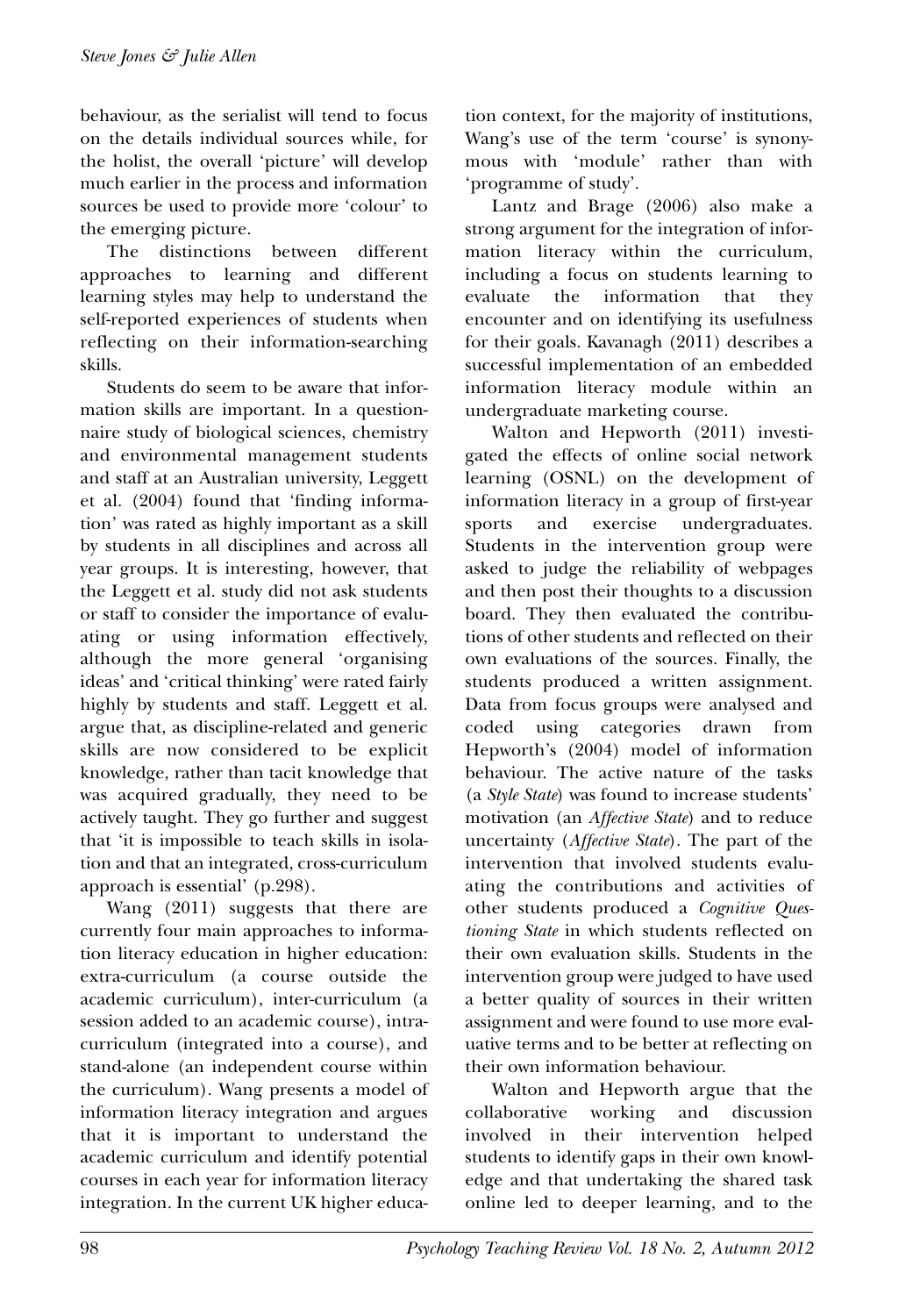development of the skills of *analysis*, *synthesis* and *evaluation*, as defined in Bloom's Taxonomy (Bloom et al., 1956). They also argue that it is important that the higher levels of uncertainty experienced by students as they begin to develop information literacy skills in higher education need to be recognised and, importantly, that students are aware of this.

This shift away from more traditional 'library inductions' reflected in the studies outlined above reflects the view that introductory instruction sessions for library use tend to be ineffective (e.g. Paglia & Donahue, 2003), and that 'one-shot' library instruction sessions are not ideal (Martin, 2008).

As the use of electronic books and journals increases in the teaching of psychology in HE there is a need to develop an in-depth understanding of how psychology students approach their studies, how effectively they are able to use a combination of electronic and traditional sources, and the expectations that they have of the resources to be provided for their studies of psychology.

By encouraging students to actively reflect on their strategies, successes, failures, positive and negative experiences, we can learn how to help students to maximise the benefits that they derive from the available resources. An in-depth understanding of how psychology students interact with electronic and traditional library resources is key in enabling students to utilise and value available resources and to develop information literacy skills.

As noted earlier, the development of information literacy at undergraduate level must build on the existing skills, experiences, and knowledge of students entering higher education. It is, therefore, vital to understand the skills and knowledge that students have developed from their predegree studies, particularly in light of the demands placed on them as they enter higher education.

# **Project aims**

The aims of the project are to develop an in-depth understanding of:

- 1. The information literacy skills that psychology students bring with them into HE.
- 2. The strategies that psychology students adopt when searching for information.
- 3. How psychology students use the range of sources available to them.
- 4. How psychology students evaluate information sources.
- 5. The specific problems and successes that psychology students encounter with library resources.
- 6. What students do in response to the difficulties that they encounter.
- 7. The views of psychology students on how best to increase their academic information literacy.
- 8. How best to respond to issues that arise from students' use of library resources.

An incidental, but valuable, outcome of the project will, hopefully, be an insight into how psychology students think about library resources, and how their experiences colour their responses to library-user surveys.

# **Method**

## *Participants*

A total of 38 psychology students, from two UK HEIs, took part in focus group discussions. Participants were invited to participate by one of the researchers announcing and explaining the study in a psychology lecture. Students were told that the study was aimed at understanding their use and experience of library resources, including how they used information in their studies prior to going to university. Students volunteered by emailing the research assistant for the study, who arranged the sessions. In total, there were 14 focus groups, each lasting about 45 minutes. The sizes of the focus groups ranged from two to six participants. The initial aim was for each group to be comprised of six participants. Some students volunteered to participate, but did not attend the scheduled session. It was decided to undertake the session with the students who had attended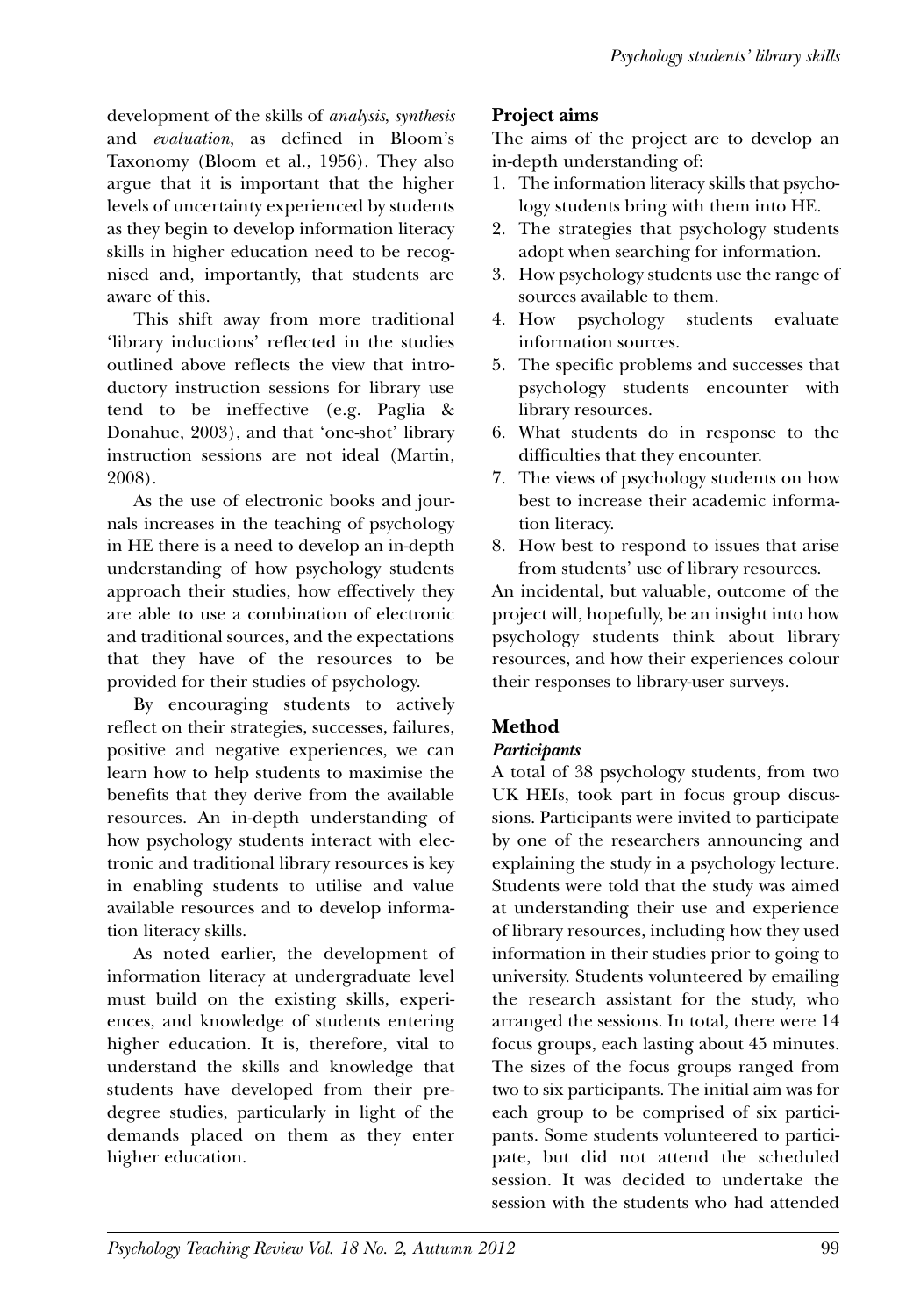rather than cancel it. Consequently, the focus group sizes were uneven and, in one case, consisted of just two participants.

#### *Procedure*

The focus groups were run by a research assistant employed specifically for this project. It was felt that students may be more reticent about discussing their own abilities, skills and experiences with one of their lecturers, so the employment of an individual with no connection to any higher education institution was made to overcome this. The research assistant was familiar with the types of information sources that were available and appropriate for students of psychology to use in their studies.

The focus group schedule was designed to explore students' experiences of searching for and using sources of information to support their studies. A key element of this was to explore the transition from predegree study to undergraduate work, so students were asked about their experiences with information searching while they were at school, college, or elsewhere prior to beginning their degree.

The key areas of exploration, with some examples of the questions used, were:

- Pre-degree studies, including previous experience of studying psychology.
- Sources of information used in previous studies and methods of obtaining it. 'In your previous studies, what types of information did you use, and how did you get hold of it?'
- Guidance provided on how to find sources and how to judge their usefulness and reliability. 'How much guidance were you given about what to use and how to find it?' 'How did you tell whether a source was reliable or not?'
- Comparison of tutor expectations and types of sources between pre-degree study and undergraduate study. 'What were the main differences, if any, that you found when you started your degree in terms of the types or amounts of sources available or the expectations of tutors?'
- Challenges and difficulties faced in finding and using information at degree level. 'What would you say are the main problems that you face in finding and using information for your studies?' 'Can you give me an example of a time when you had a particular problem?'
- Strategies used to overcome difficulties. 'What did you do to try and overcome that problem? What help was available?'
- General approaches to collecting information in order to prepare for an essay. 'Generally, when you are given an essay to write for a particular psychology module, what do you do to collect the information that you need?'
- Factors influencing students' perceptions and ratings of available library and information services. 'When you're asked to rate the library sources on various surveys such as module evaluation questionnaires, learning and teaching surveys or the NSS, what would you say is the main factor that influences your rating?'
- Reflections on how psychology students could be helped to make the best use of available resources. 'What do you think would help psychology students to make best use of the available resources?'

Each focus group session was audio-recorded and transcribed.

#### **Analysis and discussion**

A thematic analysis approach (e.g. Braun & Clarke, 2006) was taken to the analysis of the data. The transcripts of the focus groups were read through carefully in order for the researchers to develop an overall impression of the main points and issues that students were raising. These were then coded into themes and all relevant extracts for each theme were collated. Themes were checked against each other to ensure that they were distinctive and that the data had been organised in the most coherent and consistent way.

The themes that were drawn from the data are: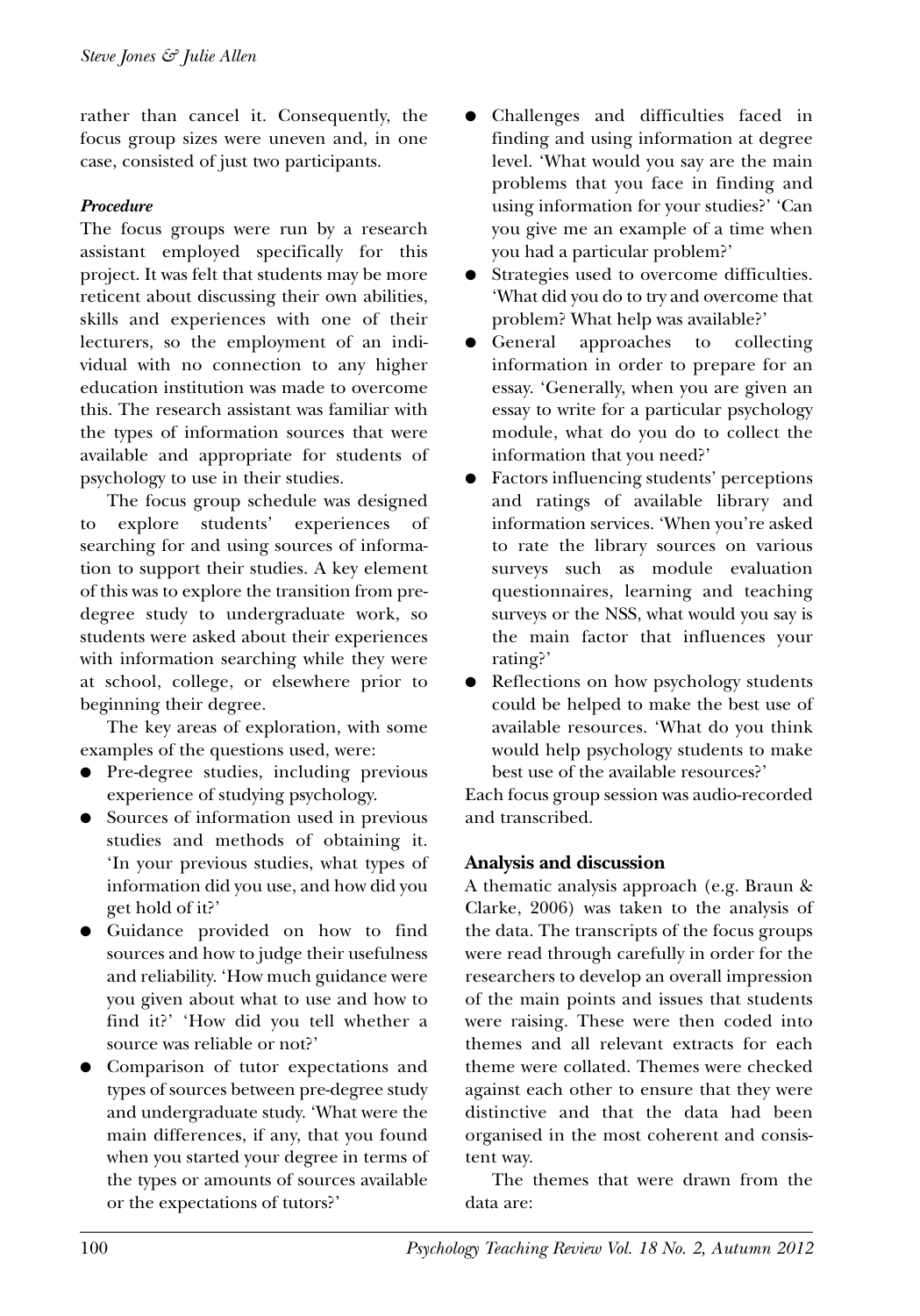- The prescriptive nature of pre-degree learning.
- Evaluating the reliability of sources – Wikipedia: A case in point.
- The transition to higher education: Overwhelmed by resources and expectations.
- Books vs. journal articles.
- Searching for journal articles.
- Complexity of sources.
- Importance of practice.
- Misconceptions and unreasonable expectations.

In the analysis and discussion that follows, representative examples are given of the extracts that led to each theme being developed.

# **The prescriptive nature of pre-degree learning**

Exploration of the typical student experience of studying pre-degree revealed a remarkably consistent pattern of reliance on learning materials provided by the teacher. This took the form of handouts and class notes, sometimes incorporating photocopied sections of a textbook. Where a textbook was used, students were often directed to read specific chapters. The following extracts from the focus groups exemplify the experiences of the majority of the participants.

- *1. Mostly handouts. Occasionally a text book. I didn't use the internet, we were given everything you needed.*
- *2. For me it was just what the teachers put in front of us really. There wasn't really that much stuff in the library that was useable because you went to a text book and it was the same one that they give you in the class.*
- *3. Everything was on a plate for us at my College. Everything was given to us or we were told which text books were relevant.*
- *4. I don't think our books ever came out the cupboard we just watched videos all the time. You used to get the teacher doing a handout and you'd read that or she'd photocopy it out of a book that she had and you'd just highlight stuff and dig points out of it and then write practice essays for the exams.*

Interestingly, use of the internet was not widely cited as a method of gathering information, so it does not seem to be the case that students were, as is often assumed, 'getting by with Google' or other internet browsers to support their studies. In fact, only one or two students made reference to searching for information on the internet during their pre-degree studies.

This contrasts with a recent study of US university students (Mizrachi, 2010) in which the majority of participants reported that they began their research by using some form of search engine, typically Google. It also contrasts with what may be a common assumption amongst psychology lecturers that students will have used Google to support their academic studies prior to commencing their psychology degree.

The picture that emerges from students' experiences of studying at A-level is one of reliance on 'spoon-fed' materials. Students did not search for information because, in all but a very small minority of cases, they were simply not required or encouraged to do so.

The use of a limited range of materials is brought into sharper focus by the ways in which students made use of sources in preparing for assignments. The approach to learning in order to 'pass' comes to the fore in a number of comments, as exemplified below:

- *5. We did essay plans before every essay so she found the points for us and told us where in the essay they should go.*
- *6. We wrote what we was given so everyone's essay was exactly the same.*
- *7. They basically gave you the answer at college.*

This is consistent with a shallow (Marton, 1975; Marton & Saljo, 1984) or strategic (Biggs, 1987) approach to learning. It is not entirely clear from the accounts of participants how the preparation of essays in this way ('we wrote what we was given') relates to the learning process. It does seem, however, that the main concern was to be strategic in the use of the provided information in order to achieve the best outcome in terms of the mark for the essay.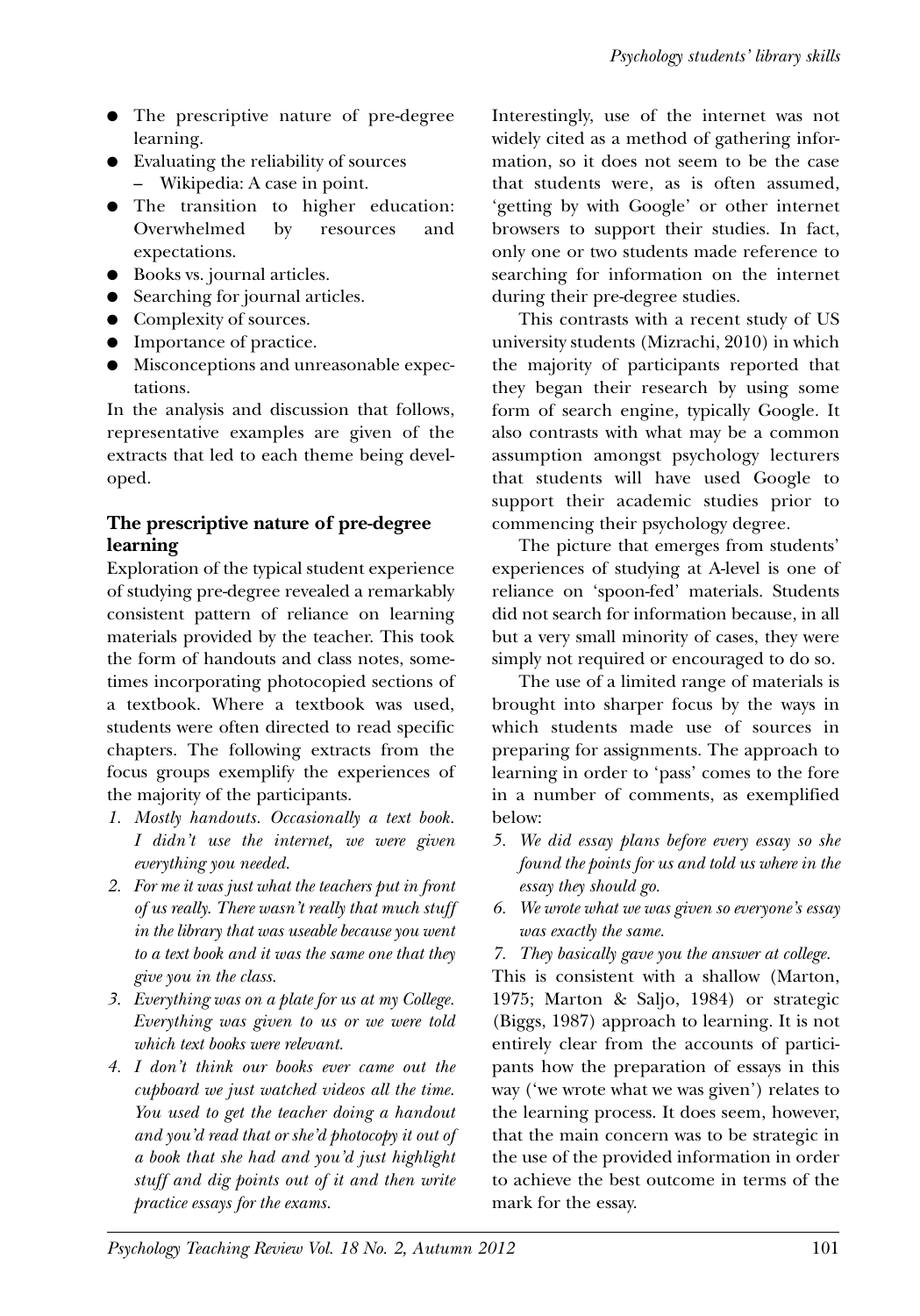This 'spoon-fed' approach to learning is not consistent with the 'deep' learning expected in higher education.

#### **Evaluating the reliability of sources**

The heavy reliance on teacher-provided materials meant that few students in the study had been encouraged to consider the reliability and value of different types of source, although the students who had been encouraged to search for their own sources were more likely to have given this aspect of information literacy some thought. At the pre-degree level of study, a broadly held assumption is that books were reliable sources of information, with no apparent appreciation that books can contain errors or be written from a particular viewpoint:

- *8. Books are generally reliable because they were obviously written by psychologists most of the time.*
- *9. I think before university what you think is that all books are a good source and you're aware that some books are better than others.*

Only one or two participants seemed to have a clear understanding of the reliability of sources prior to beginning their undergraduate studies, but this seemed to focus on the relative usefulness of materials found on the internet:

- *10. Depending on where they come from from websites it was often the end, for example, dot gov, org – that kind of stuff.*
- *11. Some other things weren't as reliable because they always had a bias to them but you could always try to figure out the bias and work with it in whatever you were doing.*

It seems that there was an emphasis on the using of sources that were provided by the tutor, rather than a consideration of their academic provenance.

- *12. You assume that what you're given by a tutor is a reputable source. Some of it was journal articles and some of it was newspaper articles but at that stage there was no emphasis on reliability of sources, more you digest what you're given.*
- *13. I didn't give it a lot of thought, it's information, I don't care where it's from.*

The consideration of the reliability or credibility of sources is not, it seems, an issue that is at the forefront of pre-degree studies. Students do not appear to have had to make these types of judgment, or even to have really given the issue much thought.

The statements made by participants in this study do, however, appear to be similar to the findings reported by Hampton-Reeves et al. (2009) in their study of undergraduate students in a range of disciplines. They found that the main criterion that students used for judging the usefulness of a source was its relevance to their assignment rather than whether it had been peer-reviewed or recommended by a tutor or other students. The relevance of the material to their assignment was also used as the main criterion for judging the academic quality of a source, with other criteria such as currency, whether the source was peer-reviewed or whether the source had been referenced by other researchers being considered less important.

Mizrachi (2010) found some similar findings to those reported here, in interviews with 41 university students in the US. Similarly to the example in the extract above, Mizrachi found that students judged that websites with 'edu' or 'gov' designations were credible sources of information. While, of course, '.gov' websites may well be more accurate, it does not necessarily follow that their content will unbiased and objective. Hepworth and Walton (2009) associate government web pages and university web pages with what they term the 'deeper web', which lies at a shallower level than the 'mother lode' of peer-reviewed content.

## **Wikipedia: A case in point**

Wikipedia merits a section of its own here, because it was repeatedly singled out by students as a source that should not be used, although they were not always entirely certain about why this should be the case. An interesting contrast arose between students' perceptions of Wikipedia and material available elsewhere on the internet: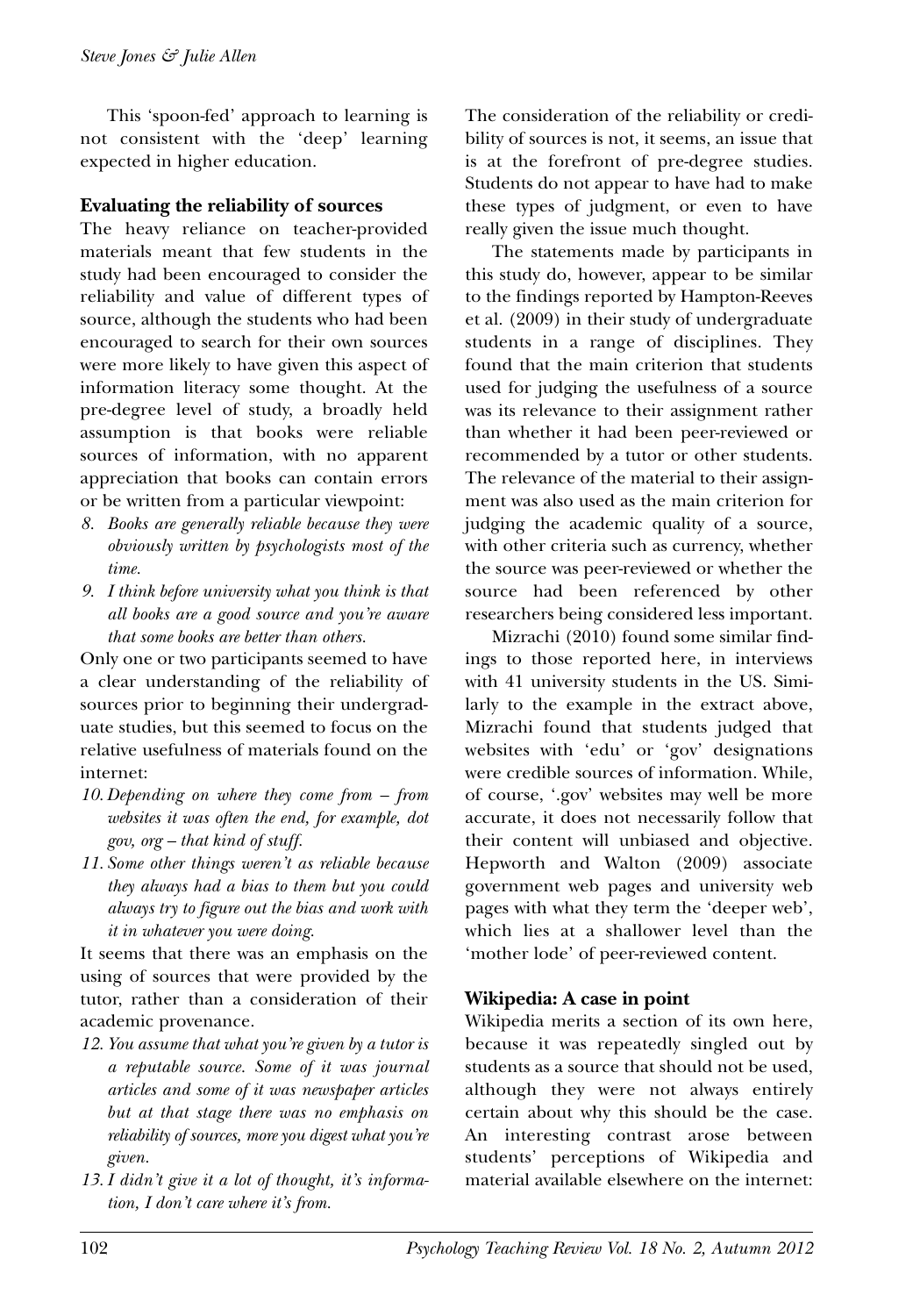- *14. I always knew not to use Wikipedia, always, and that was just overhearing a conversation, a couple of tutors had said that, but other than that, especially the internet stuff, you would think that it's pretty reliable.*
- *15. We were always told to stay away from Wikipedia but I don't know why.*

Since its launch in 2001, Wikipedia has grown from 20,000 articles at the end of its first year of operation, to, as of February 2012, over 3.8 million articles in English (Wikipedia, 2012). The perceived lack of academic credibility of Wikipedia has long been a concern and recent years have seen a burgeoning of research scrutinising the accuracy and reliability of Wikipedia and exploring how students perceive and make use of it (see Rand, 2010, for an overview). For example, Giles (2005) compared Wikipedia articles to those in the *Encyclopaedia Britannica*. Experts rated a selection of articles and found that, on average, Wikipedia articles contained four inaccurate points, compared to three in the average *Encyclopaedia Britannica* article. In total, just four serious errors were found in each of the two encyclopaedias. This evidence does not seem to support the widely held view that Wikipedia articles are entirely inaccurate and unreliable. However, Rector (2008) compared nine historical articles on Wikipedia with their equivalent articles in *Encyclopaedia Britannica*, the *Dictionary of American History* and *American National Biography Online*. Rector found that Wikipedia's accuracy rate was 80 per cent compared with 95 to 96 per cent in the other sources. Wikipedia's main areas of weakness were the inclusion of unattributable quotations, the appearance of plagiarised content, and a lack of reference to credible sources. Although this study was based on a small sample of articles, Rector concludes that 'Academics may question students' or colleagues' use of Wikipedia as a scholarly resource' (p.20).

Consistent with these findings, Kubiszewski, Noordewier and Costanza (2011) found that articles in Wikipedia were still considered to be significantly less credible than those in the online version of the *Encyclopaedia Britannica*.

Wikipedia is often held up as the prime example of an inappropriate source of information for study in higher education, with some extreme reactions of the part of academics: 'Use Wikipedia and the paper would receive a grade of zero, no questions asked' (Chandler & Gregory, 2010, p.249). While such an extreme response is probably rare, it is not uncommon to hear lecturers in UK higher education tell students that they must not use Wikipedia because it is not a credible academic source.

It is interesting that participants in the present study had very little to say about Wikipedia other than that it was not a source that they should use. This contrasts with a Swedish study by Sundin and Francke (2009) in which 17- and 18-year-old students were found to be aware of some of the potential weaknesses of Wikipedia as a source, but were conscious of the fact that Wikipedia could serve as a useful starting point, especially if the article contained appropriate academic references that could be followed up to verify information and access further sources. As Chandler and Gregory (2010) point out, Wikipedia has the advantage of being constantly updated, and errors are typically very quickly spotted and corrected. Each article has an editing history, so the Wikipedia user can see how the article has evolved and been improved over time. Mizrachi's (2010) participants also considered Wikipedia a good place to start.

Finally, there did not appear, amongst participants in the present study, to be a broader understanding that the type of criticism levelled at Wikipedia (lack of academic credibility, lack of accuracy) may also apply to other internet-sourced materials that are regarded as 'pretty reliable' (Extract 14). There appears to be a need to address the issues around the use of Wikipedia and the internet by psychology students in the UK in a more sophisticated way than by simply banning the use of Wikipedia.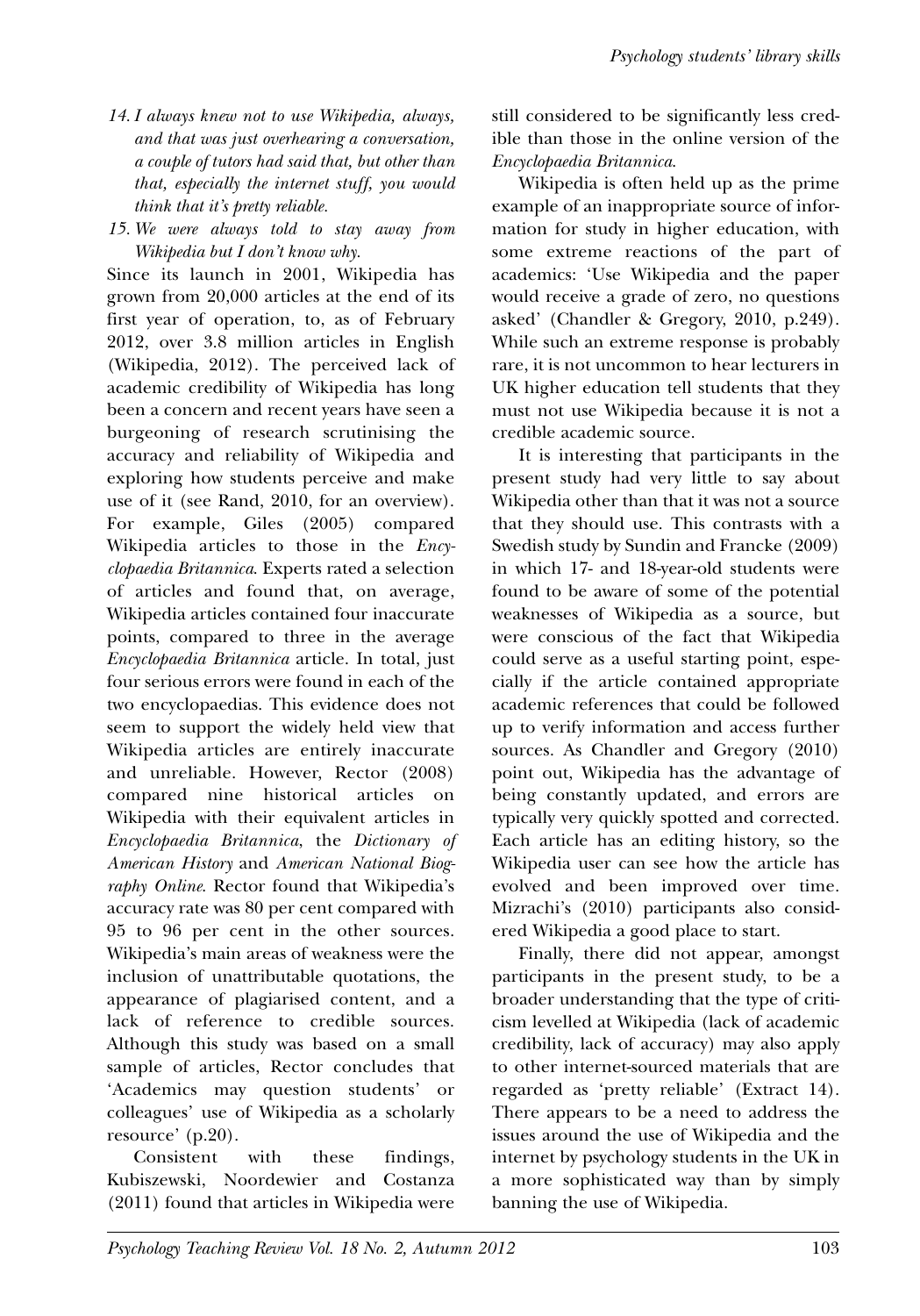The Association for Psychological Sciences (APS) has begun a Wikipedia Initiative, 'calling on its Members to support the Association's mission to deploy the power of Wikipedia to represent scientific psychology as fully and as accurately as possible and thereby to promote the free teaching of psychology worldwide' (Banaji, 2011). This is in its early days, but it may be that, in the longer term, Wikipedia will become a more credible source of information about psychological topics as a result of academic psychologists taking ownership of the content.

# **The transition to higher education: Overwhelmed by resources and expectations**

Participants were asked about the differences that they experienced when beginning their degree course, in terms of the types and amounts of information sources available and the expectations of tutors. There were different views on the comparison between pre-degree and HE studies in terms of the amount of support available, with some students suggesting that the level of support at degree-level is very high, with others saying that there was less support available at university. The prevailing view was, however, exemplified by the following:

*16. You're an adult here really, aren't you? So you're treated like an adult in the sense that you've got to do it yourself, whereas in college you're more used to having everything done for you and told what you need to do and everything set for you.*

In the main, students recognise that they are very much more on their own, in contrast with their previous studies in which they were very heavily guided in their learning, to the point, in some cases, of being told what to write in an essay and how to structure the content.

On entering higher education, students very quickly learn that there are substantially more, and different, resources available to them than the often extremely restricted resources provided for, and required by, study at pre-degree level. In order to fully appreciate students' perceptions of the scale of resources available, it is worth noting that the majority of participants were studying at a modestly sized HEI which, while providing extensive resources for students, is served by a library which, in relation to other HEIs would be considered fairly small in terms of its physical size. This is worth bearing in mind when considering the students' reflections on the size of the library and the resources available:

- *17. There's a lot more resources in the library than the library I had at sixth form. I didn't realise that a library could be that big.*
- *18. Yeah, the library's so big and especially for my course I have to go through all three floors depending on what I'm doing.*

Students appeared surprised by the sheer scale of the resources available to them at what were relatively small universities. They used words such as 'overwhelming', 'scary' and 'stressful' to describe their feelings when confronted with the scale of the task ahead of them to make use of the available resources. The feeling of being overwhelmed may be significant one because, as Case (2007) points out, one aspect of information behaviour is the active avoidance of information. This may be a result of being overwhelmed by the number of results returned from a search or, more basically, by a more general feeling of being overwhelmed by the sheer scale of the resources available, as in this case. This may also explain the findings of Hampton-Reeves et al. (2009) that students tended to look at only the first few pages on search results when using Google.

Students were also very aware that the expectations of them were very different from their pre-degree studies and it was clear that they understood the need to make extensive use of credible academic information when writing essays.

*19. They expect a lot more reading, a lot more referencing, a lot more searching in resources and they expect the evidence to be in the work and that so it's not a case of pretending.*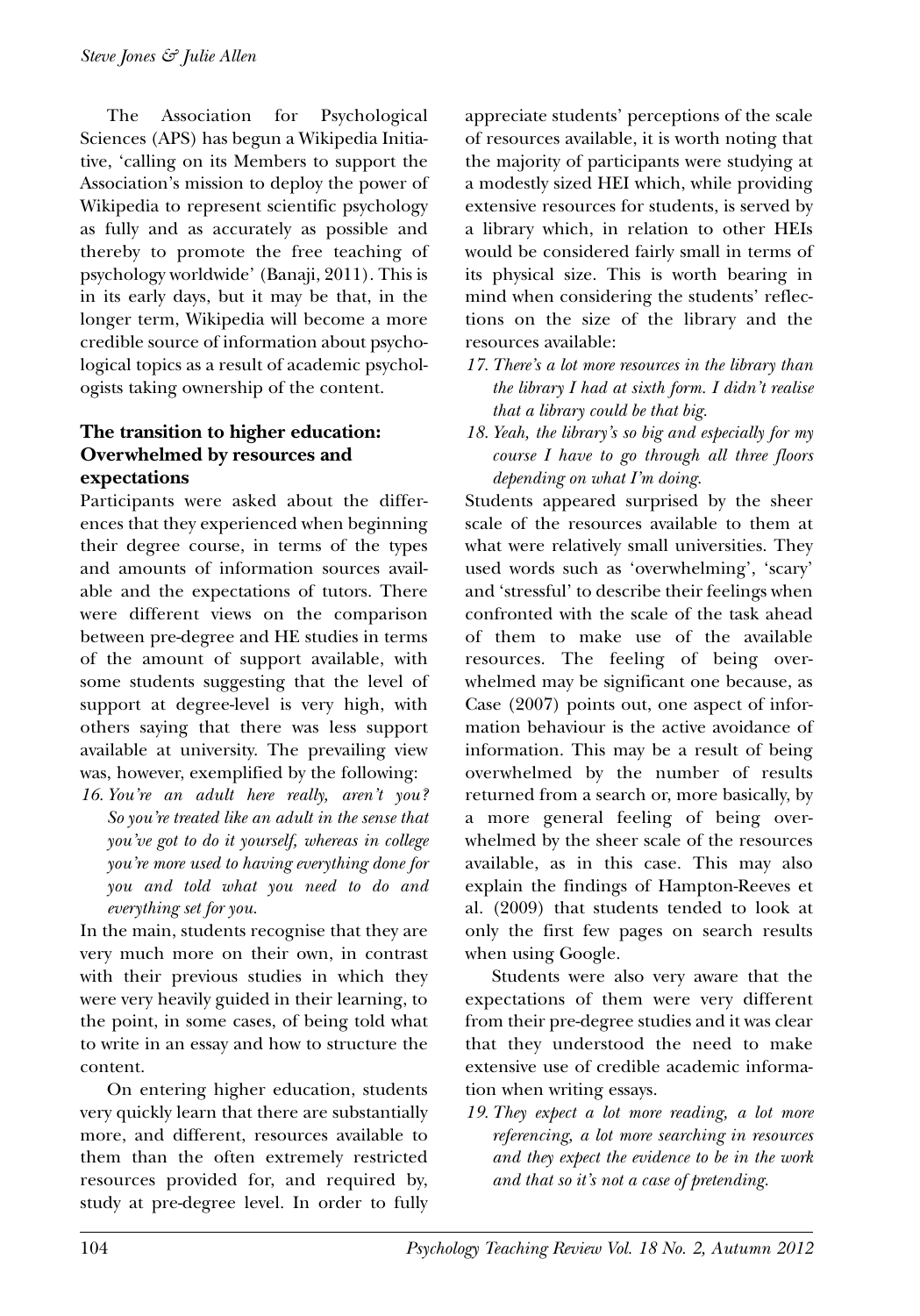There was also a significant challenge for students as they took the first steps to using 'proper' sources to help them to prepare their assignments:

- *20. It's like the first few essays, I struggled on things like 'go find some sources' they said 'use that' so I went and got a book, assuming that would be OK and it wasn't. It's not that they didn't like say but it's just that there's a big difference that I didn't expect.*
- *21. They expect a lot more referencing, a lot more books used, you can't just use one book and get all your information from there you have to look for journals, books, loads.*

The use of books and journal articles is an issue that will be returned to briefly later but, for the moment, it is clear that students are aware that there are different types of sources and that using a single source is not going to be sufficient for studying psychology at undergraduate level.

When faced with the comparatively huge information resources of an HEI, students, quite understandably, find it difficult to judge precisely how many different sources they are expected to use, as well as how to use the specific resources in an effective way:

- *22. It's a bit stressful because there's so much information and you think 'am I using enough?' Because you think there's all this information – am I wasting it, but then I think I've put too much in. It's just hard to get the balance right.*
- *23. You're taught from a very early age that you read a book cover to cover but text books aren't used like that and I think that is the key of realising that yeah, you're working from this big book but you're not expected to know everything that's in it and you're not expected to understand everything that's in it.*
- *24. It's quite overwhelming… you don't know where to start… it's scary actually.*

The extracts presented above really sum up the experiences of students new to higher education. They are suddenly confronted by learning resources that far exceed their experience or expectations and required to be able to make use of them in their studies. Extract 23 presents an interesting example of reflection on the use of information in the new context of higher education.

It is, perhaps, easy for psychology lecturers in HE to over-estimate the experiences that students will have had in using information, but, as has been discussed, many students will not have had experience of making selective use of material from a single textbook, let alone having been faced with the prospect of searching a database containing hundreds of thousands of journal articles and selecting appropriate sources from amongst the myriads available. This does, of course, lead students into difficulty and there was, again, a real sense amongst the participants of being overwhelmed by the resources available:

*25. I know the first time you start looking on the library database you get absolutely overwhelmed with books and journals and you just think 'oh my gosh, what do I use?' It's like a needle in a haystack, there's so much you don't know where to start or what's your best starting point. So that was a bit daunting.*

This reflects an interesting example of 'information anxiety' (Wurman, 2001) or 'library anxiety' (Mellon, 1986). The student feels a sense of being overwhelmed and a sense of powerlessness when beginning an information search in a library. Not having a clear starting point can lead to a feeling of being lost and unable to find the way around, either in the physical library or within the virtual library. This also ties in with Hepworth's (2004) concept of 'uncertainty' as an affective state associated with information behaviour. Walton and Hepworth (2011) suggested that uncertainty should be acknowledged, and it is possible that the student in Extract 25 might feel reassured by knowing that feelings of uncertainty are quite understandable and to be expected.

So how do psychology students get to grips with the new experience of searching for and selecting information from amongst a huge available selection? When set an assignment, the first ports of call for almost all of the participants in the study were lecture notes followed by books: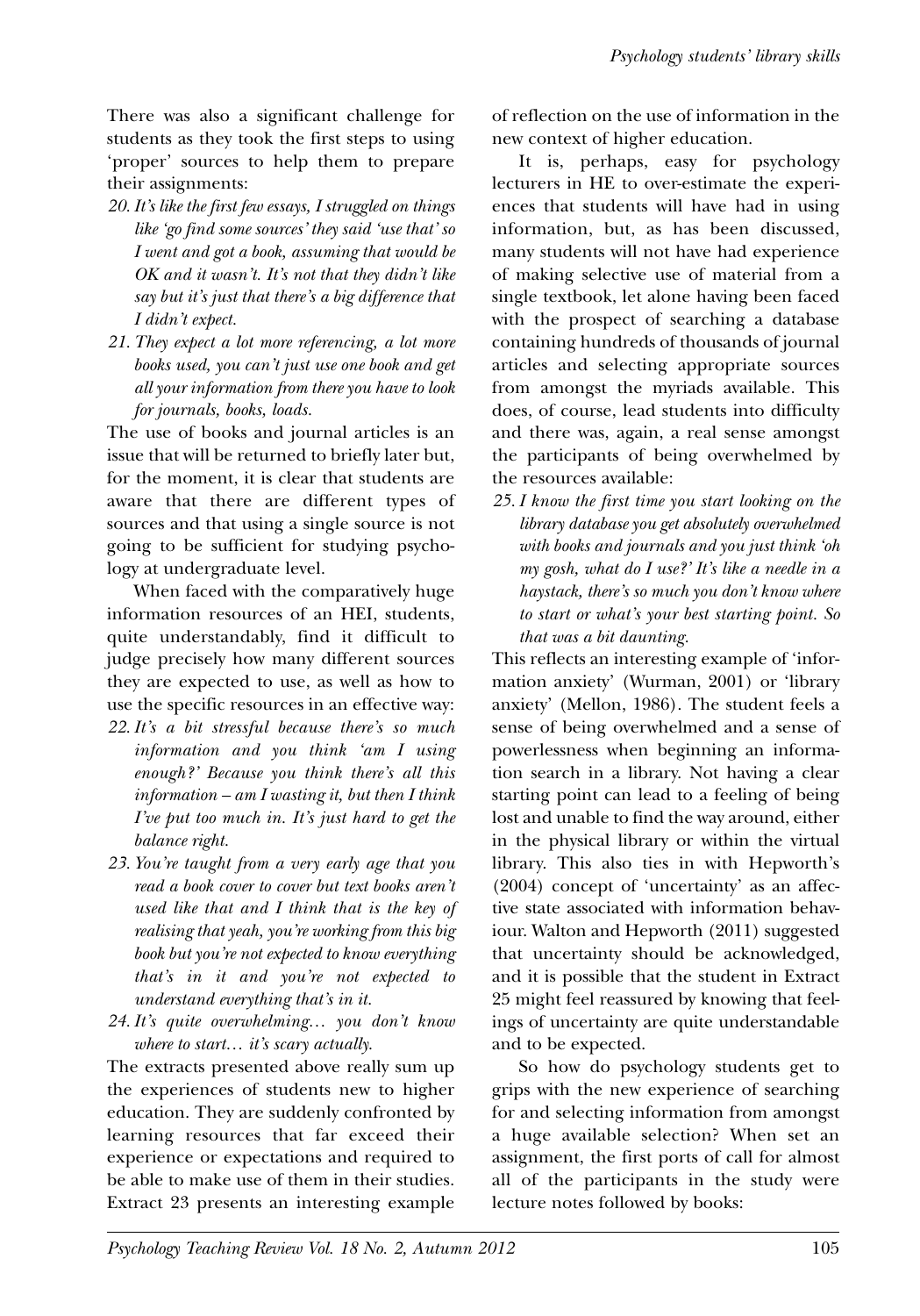- *26. So even if you've never come across it before you can get an idea from the title to go and look. I'd go and look for a book just to get a bit of background reading on what I am actually looking for first before I go online.*
- *27. I look through text books first and then after I've looked through text books I look at journals and different sources of information then put them all together and write my essay.*

This approach is similar to the overall pattern reported by Hampton-Reeves et al. (2009). They found that the first avenue of investigation when students prepared for an assignment was the library catalogue, followed by an internet search engine. For 70 per cent of their participants, the process began by inputting keywords into a search engine of some kind. However, only 20 per cent of participants in the Hampton-Reeves et al. study reported that they would begin with the reading list provided for the course. Participants in the present study were more likely to begin with a recommended text from the reading list, and work from there, as the extracts exemplify.

The statement in Extract 27 seems to be reflective of a 'serialist' style of learning (Pask, 1976) in which the student collects various individual pieces of information and then combines them at the end of the process. Contrastingly, Extract 26 may represent a more holistic approach, in which the student attempts to get an overview of the area before starting to search for individual information sources. Different learning styles do, in this way, appear to manifest themselves in the information behaviour of the students in this study.

## **Information literacy training: Library staff, lecturers and fellow students**

All of the students in the study had received some kind of introduction to the library service at their institution as well as guidance on how to access the resources appropriate for psychology. Students had, however, different experiences in terms of the timing and duration of the introductory session and whether it was delivered by subject tutors or by the library staff. In Wang's (2011) terms, the experience of the majority was that the introduction had been partly 'intracurriculum' and partly 'stand-alone', although this tended to be one or two fairly informal sessions rather than a 'course'. Some students had been offered the 'standalone' library session during freshers' week, which was not felt to be particularly effective in terms of its timing:

- *28. Within the first week you were doing one thing and doing another thing and then they tried to throw in a kind of 'We'll show you how to use the resources in that' and it was like 'No, there's too much else going on, I'm not worried about that'.*
- *29. Maybe they should have integrated that more into the course rather than it was quite a voluntary thing, wasn't it? I don't think a lot of people will have gone and you will have got people a month or two later going 'I don't know how to do it' so you should maybe have had that as a compulsory session then it might have made it easier for everyone to then know how to use it.*

It is, of course, a challenge to ensure that students are properly inducted into higher education and that they are fully prepared for the academic challenges that lie ahead. Library induction sessions that are perceived as optional are not taken up by all students and those who do attend find it difficult to retain all that they have been told. In fact, the significance of this type of information is not always appreciated by students, as they do not yet comprehend the enormousness of the differences between a university library service and the types of library that they may have encountered previously.

It should be pointed out, though, that when students had also received some level of instruction in information searching within individual modules, they tended to find this more useful as the information was presented in a specific context rather than as a general introduction. This is consistent with the findings of many research studies (e.g. Lantz & Brage, 2006; Kavanagh 2011; Walton & Hepworth, 2011) and with the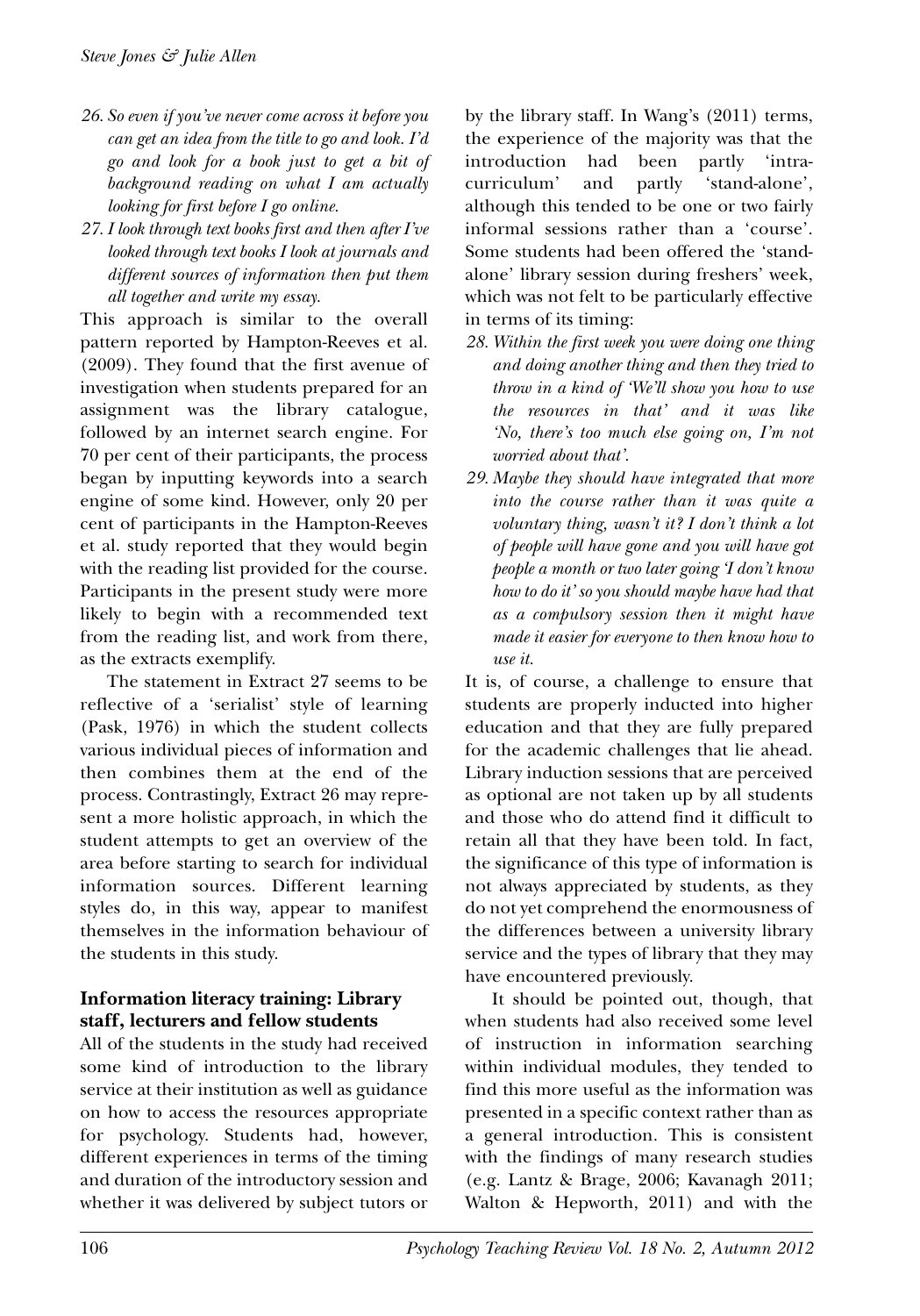views of Paglia and Donahue (2003) and Martin (2008) that one-off library induction sessions are ineffective.

Interestingly, though, students felt that they might have benefited from the shared experience of other students, rather than just receiving instruction from library staff or even from lecturers:

*30. I think it would have helped if, perhaps, another student said 'this is how you do it', because if they can explain to you how they've done it or how they went about it, it might be more relatable than one of the library staff telling you when they don't really have any affiliation with you.*

The advantages of this type of approach are that students are able to address directly the issues involved in searching for and using information, including the pitfalls, in order to achieve what other students will be expected to achieve. Students develop their own ways of working with source material and they quickly establish different strategies that prove successful. Rather than wait for each cohort of students to develop their own strategies through painful trial-and-error it seems sensible that some shortcuts through the process could be provided through the sharing of experiences between students on the course. Further, the value of collaborative learning has been demonstrated by Walton and Hepworth (2011) and it may be that a combination of the type of active shared learning advocated by Walton and Hepworth, coupled with the shared experiences of other students may be effective in overcoming the initial uncertainty that students have about information searching.

Finally, students suggested that they would benefit from more ongoing direction and instruction from lecturers:

*31. More probing from the lecturers, say like various stuff in the library, 'go and use it' would help you. Because most of the time students think 'Oh no I'll just use the things I've already got at home'* [A-level notes, etc.] *whereas if lecturers said to you you may need to use other sources then I think more people would be more likely to use the library.*

In some ways, this statement seems to be reminiscent of the prescriptive learning that many students will have experienced in their pre-degree studies. Although students do seem to develop an appreciation of the need to find and use appropriate sources, this extract does seem to suggest that they may be waiting for the lecturer to direct them to do what they, essentially, already know is necessary.

# **Books vs. journal articles**

From the outset, students are made aware of the existence of journals, the importance of using these as sources and of not over-relying on books. Students seem to understand that journal articles are more likely to offer an avenue of exploration of more recent research than textbooks, and that these are the types of sources that tutors expect them to use:

- *32. I think if it was research our first point of call would be journals because those tend to be the more recent. It depends what it is, if you're writing an essay it depends on the context of the essay. If they're wanting really up to date stuff then I think the best point would be journals because they tend to be more up to date. So yeah, depends what it is really.*
- *33. Lecturers are definitely very keen on journal articles – they do like journals a lot… but they don't like the internet. If you can find books and relevant sources like the journals they much prefer them, and have a long reference list.*

These are good examples of the development of information evaluation, as reflected in the SCONUL (2011) Seven Pillars of Information Literacy and of the differentiating behaviour referred to by Ellis (1989). Students are learning to make broad evaluations of sources on the basis of the type of source, with journals being given preference over books, and websites being seen as less valuable because lecturers 'don't like the internet'. The comment about the need to 'have a long reference list' raises some interesting points about the amount of information available and how students decide that they have 'enough'. The point at which the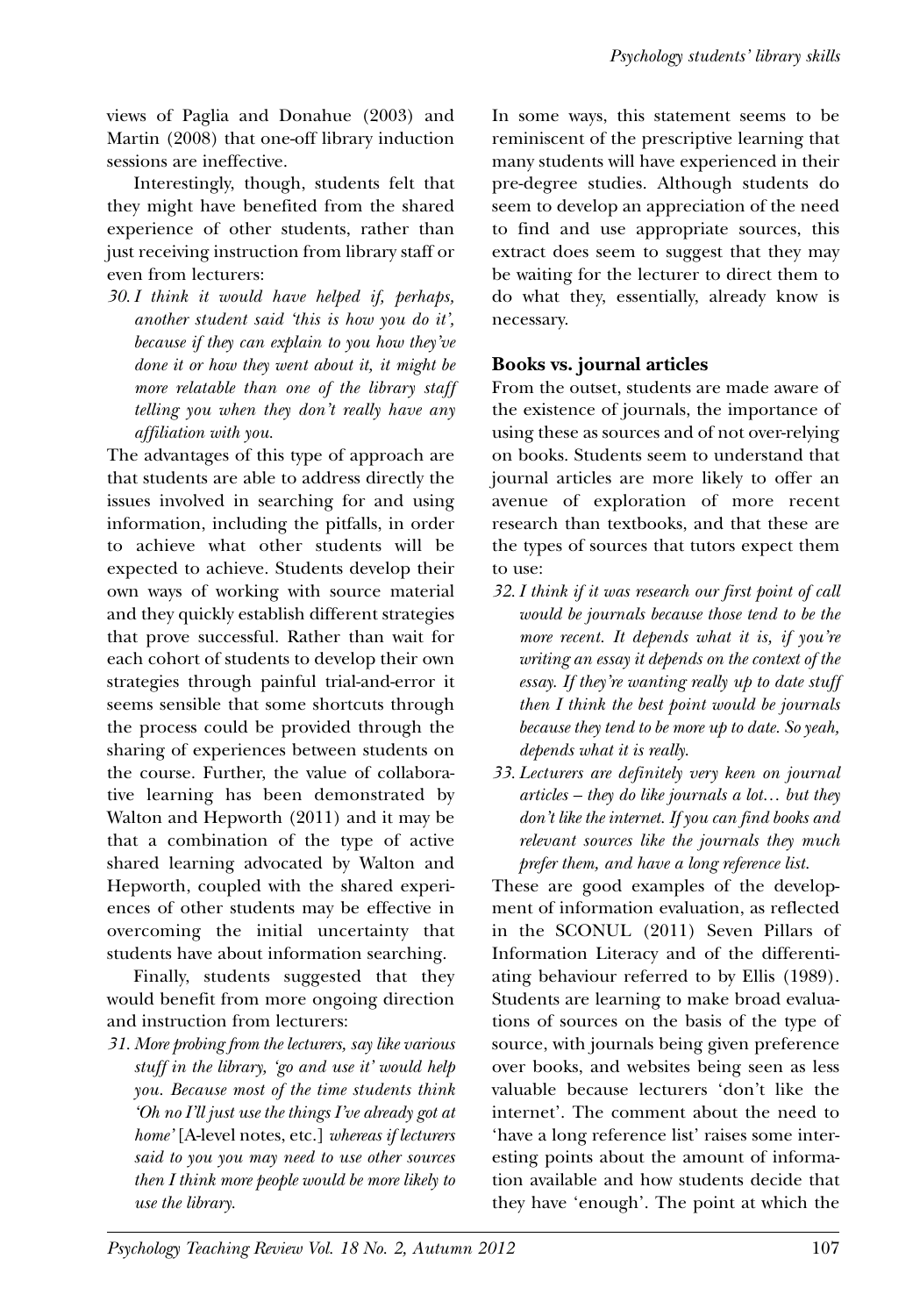decision is made that just enough data have been collected to feel satisfied is termed 'satisficing' (Case, 2007). Students seem aware of the need to use a number of references but also of the need to be selective and evaluative about the types of sources being used. It appears that students feel satisfied that they have done enough when they have generated a 'long' references list consisting predominantly of journal articles.

In order to be effective in their information behaviour, students must plan searches and gather, evaluate and manage information (SCONUL, 2011). How students actually engage with the resources available to them to achieve this was discussed extensively, particularly with regard to the use of electronic databases to search for journal articles.

## **Searching for journal articles**

Two of the major issues spoken about by many students in the study involved the use of online databases (e.g. EbscoHost, Science Direct) to search for and select journal articles. The two key issues were the effective use of search terms to find articles and the availability of articles in full-text versions.

- *34. It's difficult to know how to word it sometimes to get what you're looking for because you can understand it in your head but the database might not necessarily understand what you mean and what you're looking for.*
- *35. I find it interesting how if you type it in one way it comes up with certain stuff but if you phrase it slightly differently it comes up with different type of things.*

When searching for articles generally, rather than trying to find a specific one, there are difficulties for students in knowing what key words to use. This can lead to failure to find appropriate source materials and a great deal of frustration. Another major and very common source of frustration for students is the fact that they do not have full-text access to every journal article. Students have some major misconceptions about the reasons for this, which will be returned to later. For the moment, though, it is useful to examine student experiences with attempting to find journal articles:

- *36. Yeah, EBSCO [database], when you search, you can search full text but the results are only on articles that you can get access to. But if you untick that box you can do a full search of everything and it searches articles that you don't necessarily have access to, which I think is pointless, by the way.*
- *37. It can be annoying sometimes with EBSCO Host if you find a journal that looks really good, you've got the title, you've got the abstract but that's it, there's no journal for it, it's just the title and the abstract. You can't actually get in so you can't realistically reference it because you haven't really read it.*
- *38. We've been told 'use more journals', we go into the library and try to get the information and it's not available.*

The first of the extracts above reveals that the student has learned how to use the system but does not understand its limitations or the reasons for them. The comment that 'it searches articles that you don't necessarily have access to, which I think is pointless, by the way' suggests that the student does not understand that, firstly, not all journals are available in electronic format and, secondly, that it might be useful to know about the full range of publications in a particular area, regardless of whether one wishes to read them all. This is, however, a thorny issue and there is clearly a need to balance student expectations about what they will be able to access electronically with the expectations of tutors about the extent and depth of material that undergraduate students should reasonably access in order to produce work of an appropriate standard. There is clearly a need to address with students the nature of electronic databases and the expectations that students should have. It is quite understandable that students will become frustrated by not being able to have direct access to *every* journal article, but it is important to ensure that they understand that this would be an unrealistic expectation. This will be returned to later in a broader discussion of the types of miscon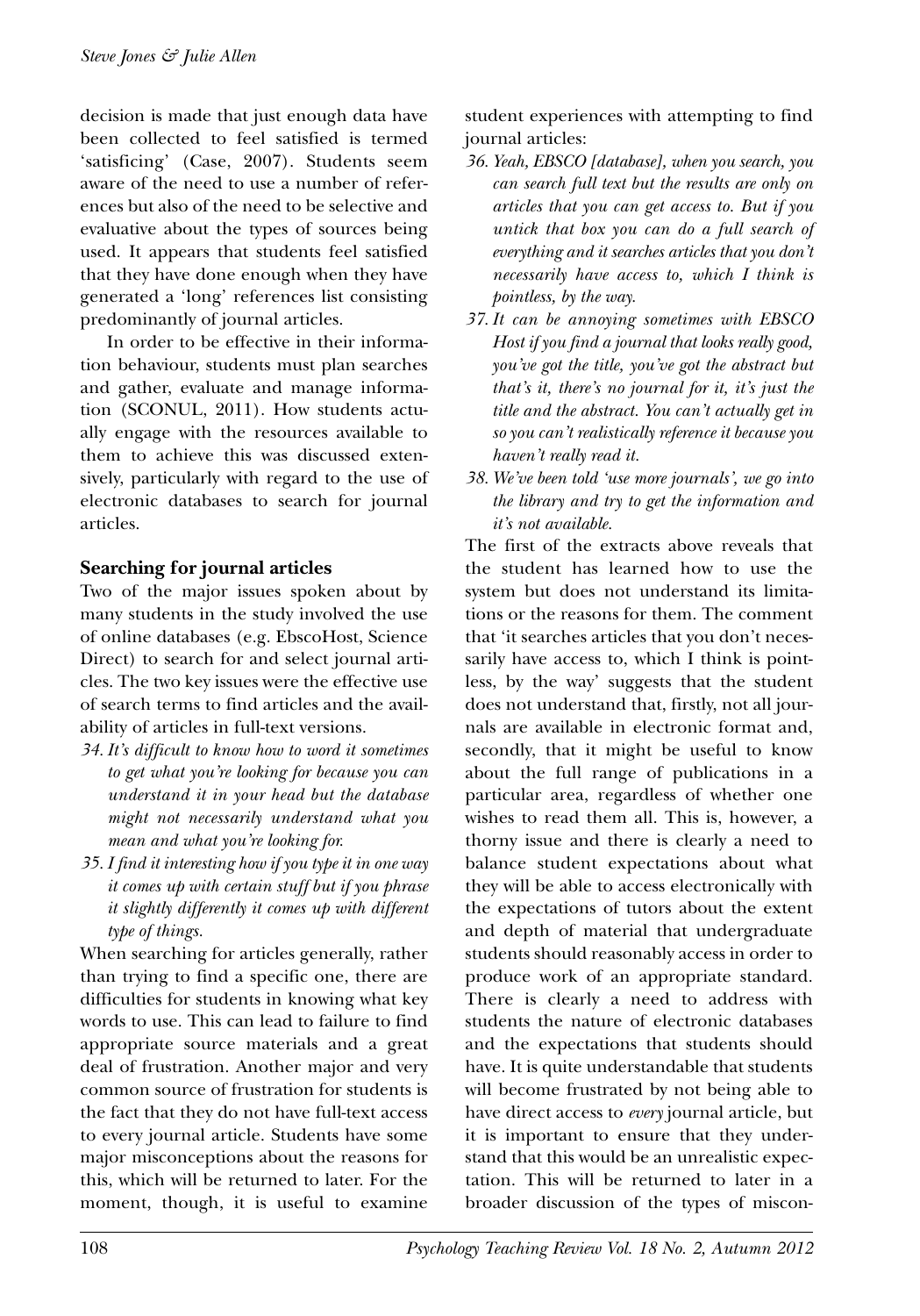ceptions that students have about the accessibility and availability of sources, particularly full-text electronic journals.

## **The complexity of sources**

Students inevitably face some difficulties in accessing and making effective use of the types of sources that are appropriate for higher education. Knowing where to start may be daunting for students but overcoming that particular issue and beginning to explore the available literature produces challenges of its own. As students search for information they very commonly face the problem of selecting the most useful sources from amongst the several thousand (sometimes hundreds of thousands) that a search has produced. This, of course, ties in very closely with the difficulties that students face in using the most effective combinations of search terms, but it can be very off-putting for students, especially in their first year in higher education to be faced with a huge number of 'relevant' articles following a search.

- *39. Until you actually go and search for something you don't realise how much of it there is. And then trying to figure out what's relevant and what's not, that's a totally different task in itself rather than just searching for information.*
- *40. I think just knowing if it's relevant or not, especially if you've only had a lecture on it and you weren't quite sure you try and find it yourself before you went and asked the lecturer 'what are you actually going on about?' Because 9 times out of 10 they'll say, well have you tried to read around it and you're like 'Well no, because I don't even know what that means'.*

Students are very commonly encouraged by their university tutors to 'read around' a subject in psychology, but this does not acknowledge that students will sometimes not know where to start with this. In fact, the comment above suggests that students might not even understand what the phrase 'read around a subject' actually means. This is further compounded by the problems of selecting appropriate sources from amongst

the huge numbers on offer. The concept of 'information overload' is not a new one (see Bawden & Robinson, 2009). If information is potentially useful, and is accessible, then it becomes increasingly difficult for the individual to make efficient use of it as the amount of information increases. Bawden and Robinson (2009) refer to a number of 'pathologies of information', which include information overload, information anxiety and 'infobesity'. One way in which these can be overcome is by the simple strategy of 'information avoidance' (Case et al., 2005). This particular information behaviour, coupled with satisficing, may help students to avoid becoming overloaded and 'infobese'. Bawden and Robinson point out, however, that while satisficing may be a sensible option, given the large variety of choices on offer, it is important that satisficing must have a rational basis. Without this basis, Bawden and Robinson argue, the sensible strategy of satisficing become reduced to information avoidance, which they refer to as 'bad satisficing'.

It is also apparent that the advice to 'read around' a subject might also produce difficulties. Students appear to be confused by this, as they might not know where to start or, just as importantly, where and when to stop.

Another factor that provides a barrier to students in selecting and using sources effectively is that they simply do not understand what they are reading, whether it be in a book or a journal article:

- *41. I find that sometimes when you're looking through books you think they're going to be useful and relevant and then they're either too complicated or they don't say what you want them to say.*
- *42. I think, like particularly with journal articles, some of them can be really long especially in psychology as well when you've got your results section, like F numbers and things like that, they're really hard to understand and try and find a point that you're looking at.*
- *43. Some journals you pull up, they're so complex, they're really difficult.*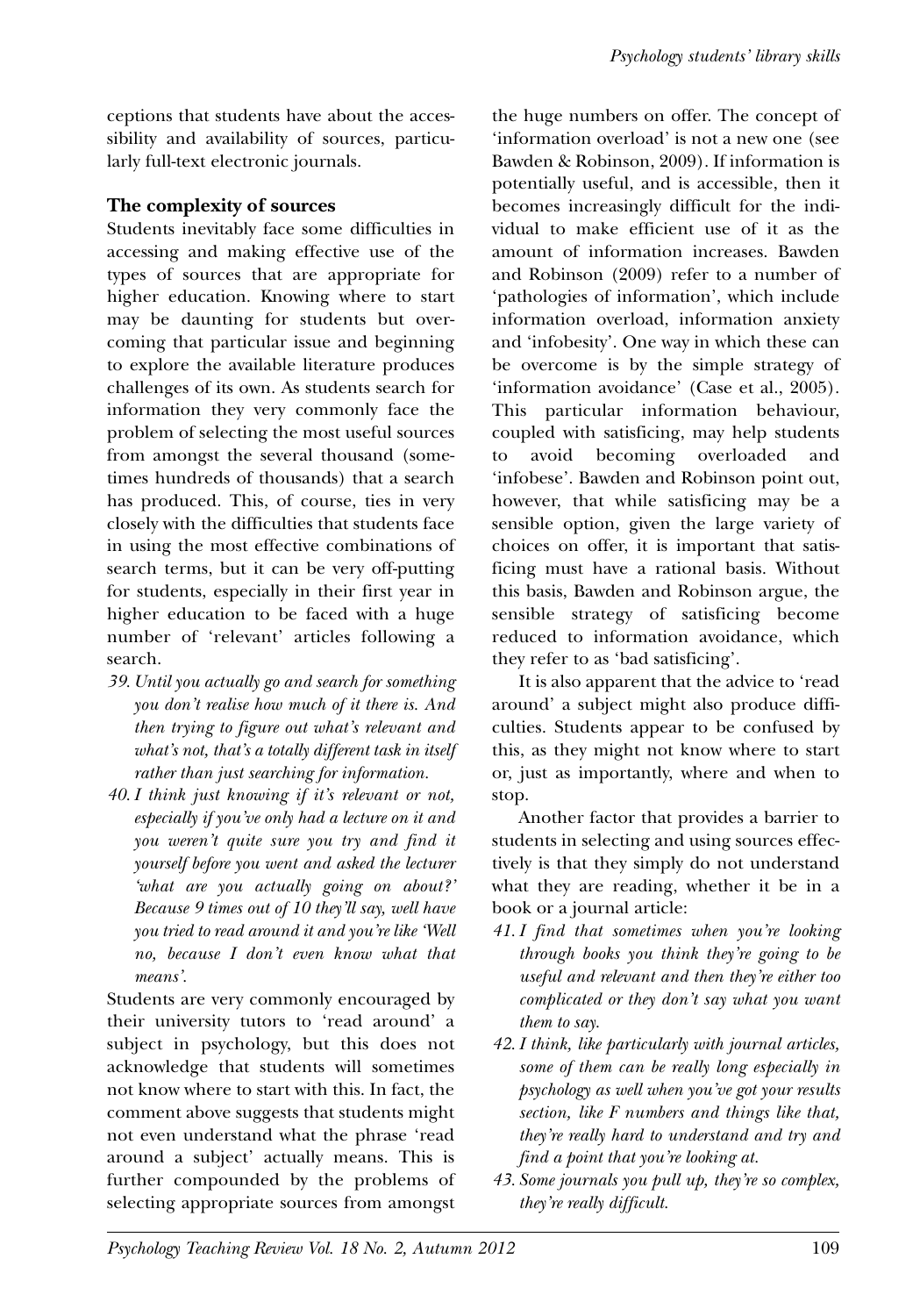Most students entering higher education are not familiar with reading these types of publication. Engagement with psychological journal articles is the experience of a small minority of students before they start their degree. When students are introduced to the need to read 'widely' (whatever that means) and to focus more on primary sources, it is easy to assume that, because they have taken A-levels, they will have had to undertake a lot of reading and that this will have been of the 'right type' and level. This, as we have shown, is an unwarranted assumption.

The statements presented in this section are very similar to some of the examples reported by Hampton-Reeves et al. (2009). They also found that students found difficulty with the complexity and style of journal articles, and suggest that 'students are not always equipped with the skills to read and understand complex research language' (p.22). This presents a barrier to students in making effective use of academic sources. Leggett et al. (2004) point out that lecturers and students may have different understanding of what it meant by 'reading': 'Students know that they can read and have been reading for years, whereas staff know that students often lack the skills to engage meaningfully with texts' (p.309).

Students do realise, however, that some of the difficulties that they face with reading journal articles can only be overcome through persevering and gaining more experience and familiarity with the sources:

*44. I think maybe a bit of inexperience as well. The more you practise reading these things and trying to interpret them I think the better you get at it.* 

This student has reflected on their difficulties and thought about how those difficulties might be overcome. This particular reflective statement, that the task will become easier with practice and experience, was raised by a number of students and largely formed the basis of the type of advice they would offer to other psychology students.

# **The importance of practice**

Students were asked what advice they would offer to other psychology students to help them develop their library skills. Reassuringly, they focused very much on the need to 'get stuck in' with using the library resources:

- *45. I would just say for them to get used to searching for things, especially the use of all the databases, the journals on the library web. It takes a while to get used to. And if you don't do it straight away then you come to do it and you think 'I haven't got a clue what I'm doing here'*
- *46. I would tell them to use more journals instead because it's more updated and recent instead of books. Journals are more of fact and it's more evident that books are just the author's opinion. So I would advise new students to focus more on journals.*
- *47. Don't be afraid to use the resources that are available in the library. They're there to be used.*

The message seems to be clear that students appreciate the importance of searching for information and, critically, that there is a real need to learn how to use the available information sources effectively. As one student put it: 'Because once you get used to it it's fine, isn't it?'

## **Misconceptions and unreasonable expectations**

During the discussions, a number of students revealed some misunderstandings and misconceptions about the sources that are available and how to use them. These provide an interesting insight into students' perceptions of the available information sources and their provision. They also identify issues that could be addressed directly while introducing students to the library resources and using them during the delivery of modules.

#### *1. Tutors have greater access to electronic resources than their students.*

Students suspect that they, as students, are provided with 'student-level' access to sources and that their tutors have wider access to a greater range of 'secret' sources.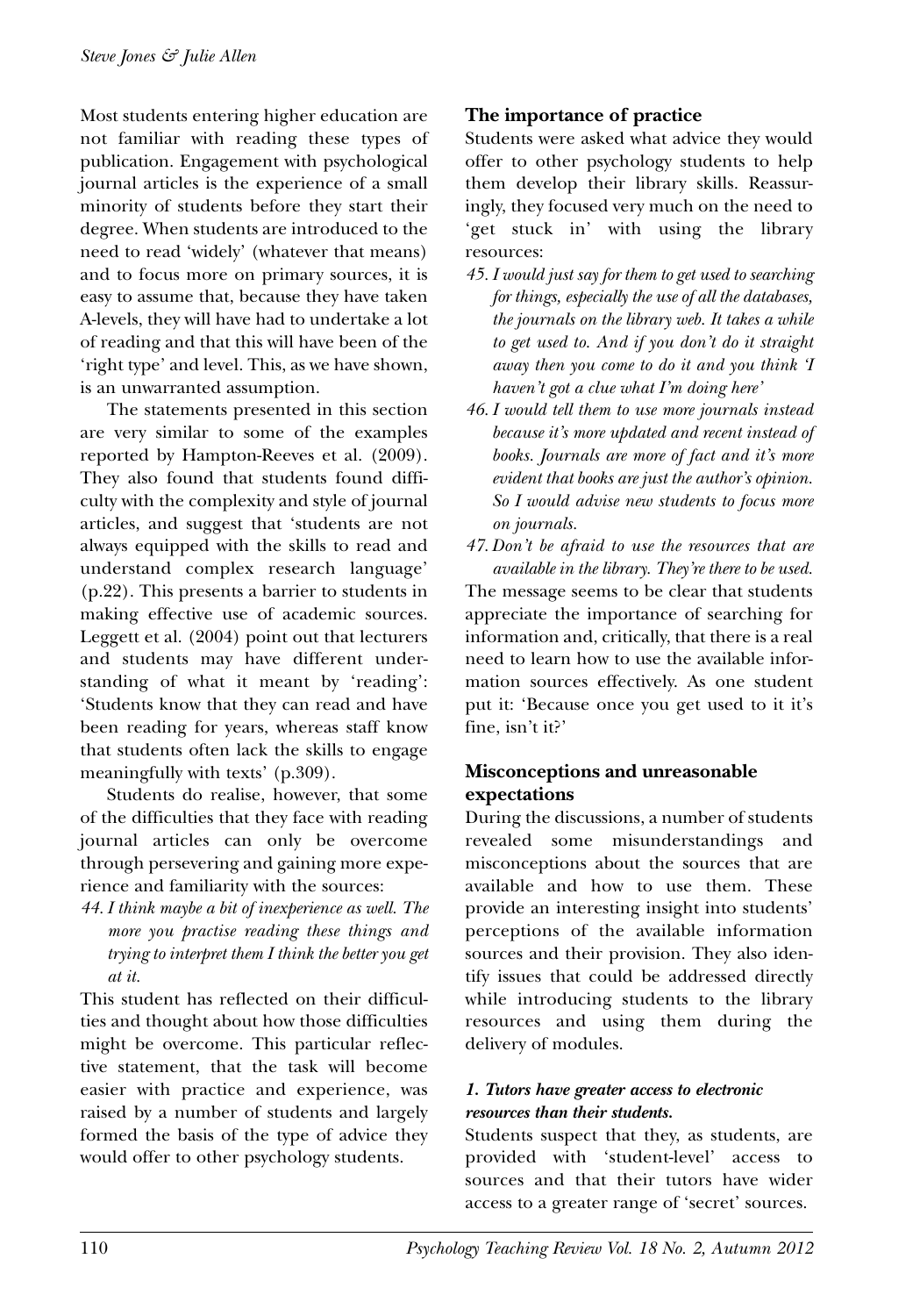*48. I searched for a couple of them [articles] and they weren't PDF files and they weren't on Ebsco Host, they weren't on Google Scholar either – you kind of get the abstract. But obviously you can because (named tutor) can because (named tutor)'s got the provision to go on everything.*

In most institutions, including the ones in which the participants of the present study were studying, staff and students have the same access to the sources to which the institution subscribes. Occasionally, tutors will, of course, inadvertently provide a reading list which may contain articles to which they do not, or no longer, have electronic access. This can apparently lead students to erroneously suspect that their own access is restricted and that tutors might not be aware of the differences between their own level of privilege and that of their students:

*49. But maybe they're not aware of the fact that we can't get access to all the journal articles. I think it's definitely a factor.*

#### *2. All journals should be available in full-text versions.*

Students seemed to believe that where a journal was searchable via a particular database (e.g. PsycLit or Science Direct) it should always be available in full-text. The perception was that the journal being abstract-only reflected a shortcoming of the institution and that students of other institutions would probably be able to access it on that database. Of course, no institution has full-text electronic access to every psychological journal.

These considerations also impact on student evaluations of the library services (e.g. when competing surveys such as the National Student Survey). The key factor that students cited as determining their rating of their institution's library was the accessibility of the resources. Clearly, if students have unrealistic expectations or feel that they cannot access resources which they feel should be available this may lead to more negative evaluations than if they have more realistic expectations and a better understanding of the provision available to

them. It is possible that students' ratings of library resources in the NSS may be improved through the simple expedient of addressing these misconceptions. This is addressed in the recommendations in the next section.

# **Concluding remarks and recommendations**

The findings provide an interesting overview of the information skills that psychology students bring with them into higher education and the challenges that they face in making the transition into degree-level study. Students' accounts produced a number of themes which, together, shed light on the experiences and library skills of psychology students. They described a very prescriptive learning experience in their predegree studies, where learning tended to be very strategic and assessment-related. A narrow range of sources had been used and there was little evidence that students at that level of study had been expected or required to undertake independent information searching or wide reading. Concomitant with this, students had little experience of considering the reliability of sources, although they had some awareness of some of the potential problems of using the internet. Wikipedia was singled out as an unreliable source, and students' arguably unsophisticated understanding of this contrasted with findings from other studies.

Students reported feelings of being surprised and overwhelmed by the scale and complexity of their university library and its resources and this was discussed in relation to information overload, information avoidance and satisficing behaviour. Searching for journal articles was discussed as a case in point. Advice from tutors to 'use journal articles' and to 'read around' can be a source of confusion as students might not always be able to identify for themselves what constitutes something worth reading or how much to read.

The experience of being introduced to the library resources was mainly in terms of a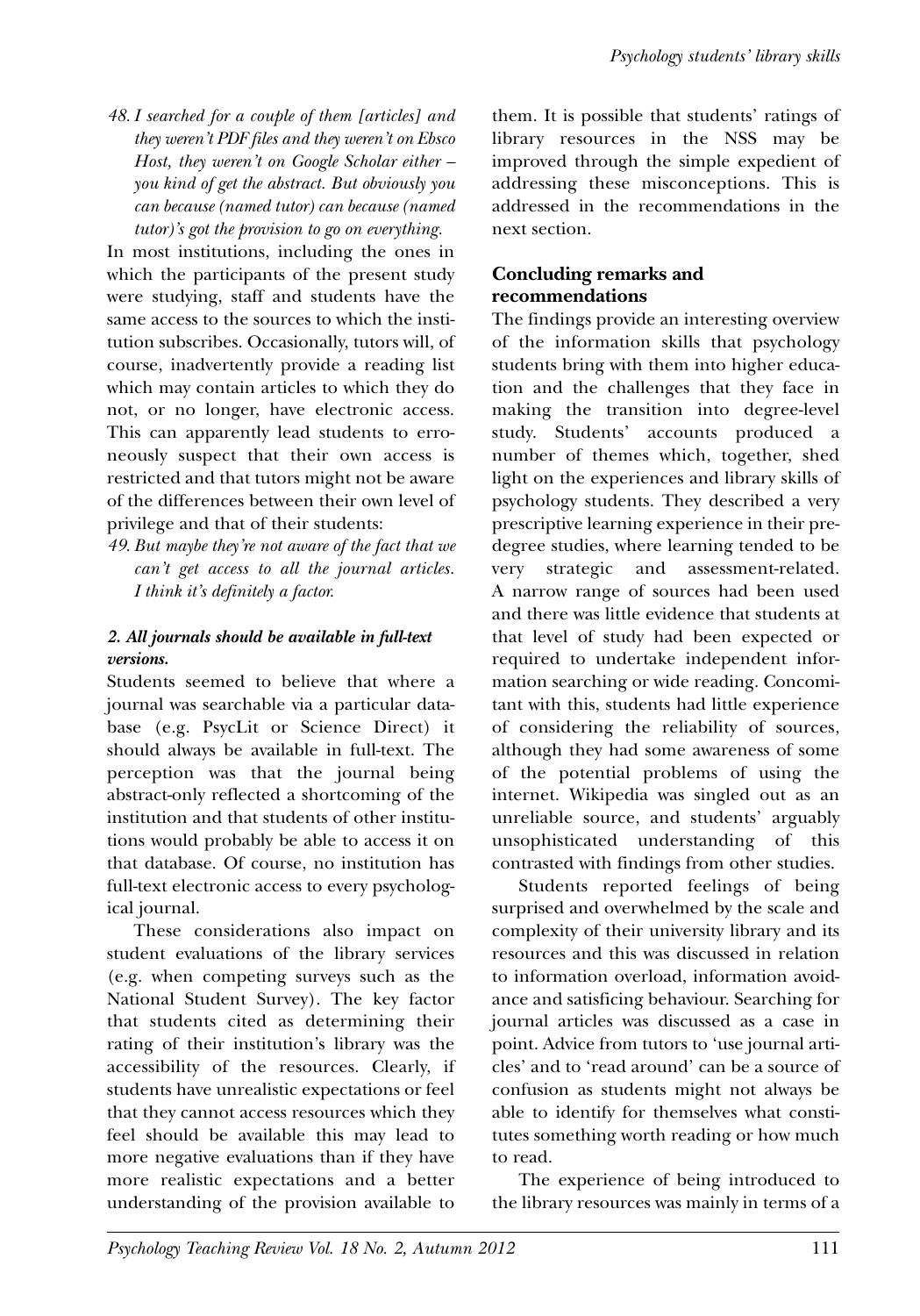single library-based induction, although some students had experienced a more embedded and integrated introduction within their programme modules. Students preferred a more integrated approach with input from their lecturer and this is consistent with previous findings as well as studies that have shown that a more embedded approach is more effective. Students also suggested that receiving advice from other, more experienced, students may be useful in providing an introduction from a more relevant perspective.

Students understood the distinction between books and journal articles and recognised that journal articles were a more valuable source, due in part to the currency of the research reported. An unfamiliarity with the complexity of sources led to difficulties in reading and making effective use of them, although students reflected that experience and practice may be important in developing the requisite skills.

Finally, some common misconceptions and unreasonable expectations about the availability and accessibility of library resources were identified, which may have a negative impact on student ratings of the library resources in surveys such as the NSS.

There are, consequently, a number of considerations that can be made when ensuring that students make a successful transition into higher education. The enhancement of psychology students' library skills can be addressed in a number of ways, beginning with a full appreciation of the state of knowledge, experience and expertise that students bring with them from their predegree studies. Recommendations to address the issues raised by students during the study are presented below.

Firstly, it is important for HE tutors to understand what skills and experiences students are bringing with them when they begin to study psychology at undergraduate level. As has been shown, a basic level of information-searching experience to support academic work is far from being the norm. Supporting students in making the

transition to higher education necessarily involves understanding what that transition entails for them. The first recommendation to enhance psychology students' library skills is to begin at the beginning and explore with them their previous experience:

**Recommendation 1:** Gain an understanding of the types of information that students used in their pre-degree studies.

Having an appreciation of the (limited) experience that most students will have had of having to source any type of information will help to make the process of transition less daunting, and will eliminate any unrealistic expectations or assumptions that tutors may make about the 'Google generation'.

Clearly, understanding where students are 'coming from' with regard to their information-searching experiences is just the start. The next step is to ensure that the introduction to the available learning resources and information systems is effective and that it enables students to begin their studies and facilitates a shared understanding of student and tutor expectations. The findings of the present study reinforce the view that the development of information literacy is preferred (and more effective) if embedded within a programme. As has been discussed, an active learning process can be useful here. A new suggestion is that existing students should be involved to provide an understanding of the resources and how to use them from the student perspective:

**Recommendation 2:** Embed library skills within the curriculum and, if possible, recruit an existing student to speak to new students about the practicalities and their everyday experiences of informationsearching.

The findings of the present study show that psychology students beginning their studies in higher education feel overwhelmed and daunted by the scale of the resources available to them. It is important to acknowledge this in order to reassure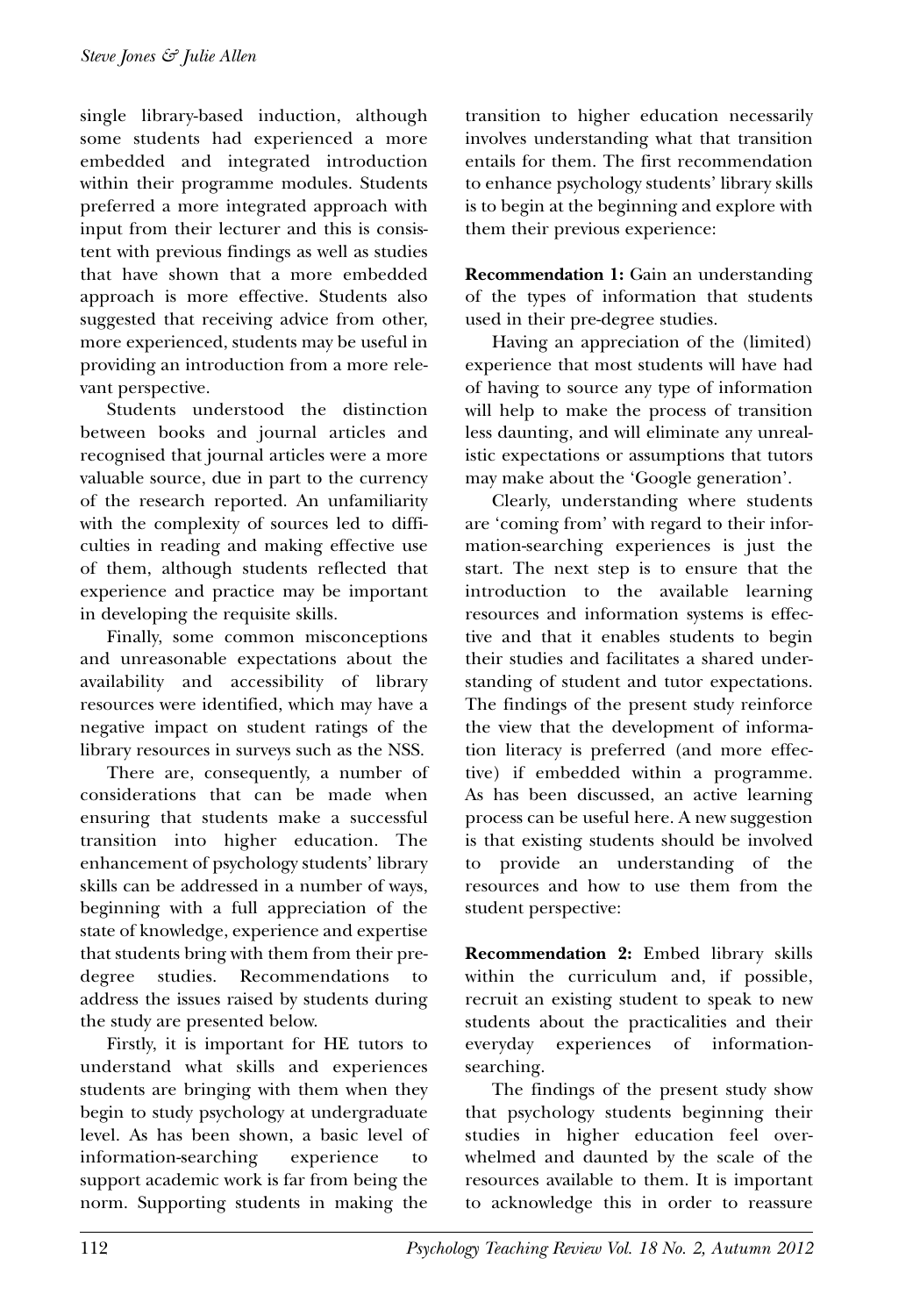students, so an important element of the student induction and ongoing development of their information literacy may be to seek feedback from them about their concerns. As has been discussed, feelings of uncertainty should be acknowledged. A third recommendation is, therefore:

**Recommendation 3:** Ask students how they feel about the resources to which they have been introduced and provide acknowledgement of and reassurances about any feelings of being 'overwhelmed' and 'uncertain', either in general terms or in the context of specific tasks.

Once students become engaged with searching for journal articles using electronic databases, it is clearly important to manage their expectations and provide them with the specific skills that they need. The misconceptions that students have about the nature of electronic journal provision need to be tackled head-on. This can help students to become more information literate and can help the institution by increasing student satisfaction and the ratings of library services on surveys, including the NSS. The evidence from the present study, particularly as outlined in the 'Misconceptions and Misunderstandings' themes, suggests that the following issues will be particularly important to address:

**Recommendation 4:** (a) Make sure that students are provided with a full explanation of the nature of electronic journal databases, including why many journals will not be available in full-text versions; (b) Make it clear that tutors are aware that students will not have access to everything and that they, the tutors, also experience restrictions.

There was clear student concern about the complexity of some of the sources that they were expected to read, especially research articles. As discussed earlier, there may be a mismatch between the expectations of lecturers and the experiences of students in terms of their ability to 'read' at the appropriate level.

**Recommendation 5:** Forewarn students that some journal articles may be highly technical, and provide them with practical guidance on how to read journal articles (including how to deal with the results of statistical tests). As with information literacy, generally, integrating this learning within a module and making it interactive and collaborative is likely to maximise its effectiveness.

The challenges faced by students when studying psychology at undergraduate level should not be under-estimated. Advances in technology have made academic sources much more accessible than ever before, but the flipside of this is that students may become overwhelmed by the sheer scale of the task confronting them in searching for, identifying and making use of appropriate sources. Hopefully, the outcomes of the present study go some small way to understanding the student experience a little more and preparing to assist a new generation of students to develop the academic skills that are necessary for the successful study of psychology.

#### **The Authors**

**Dr Steve Jones & Dr Julie Allen** Leeds Trinity University College.

## **Correspondence**

**Dr Steve Jones** Leeds Trinity University College, Brownberrie Lane, Horsforth, Leeds, LS18 5HD. Email: St.Jones@leedstrinity.ac.uk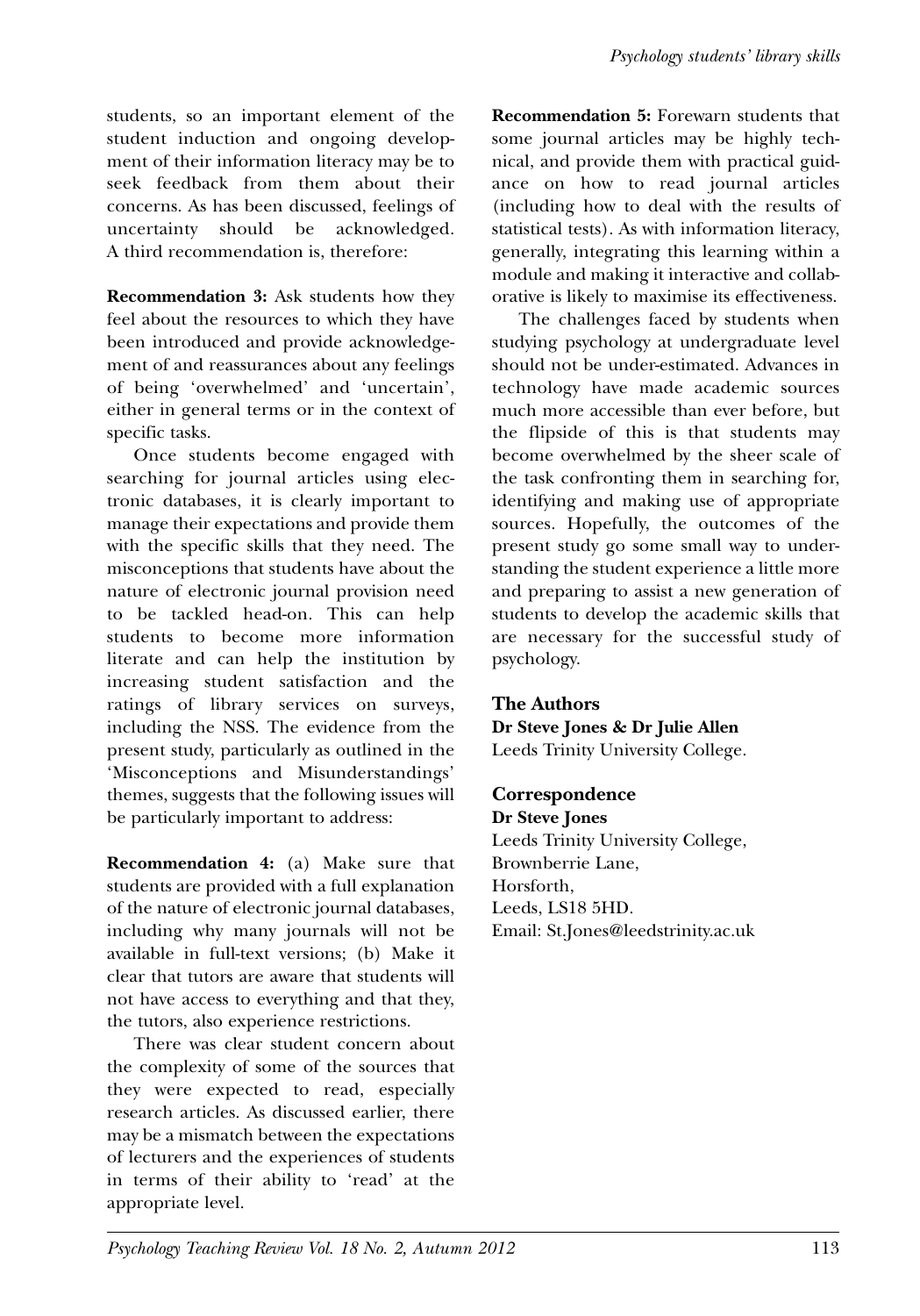#### **References**

- Banaji, M. (2011, February). Harnessing the power of Wikipedia for scientific psychology: A call to action. *Observer, 24*(2).
- Bawden, D. & Robinson, L. (2009). The dark side of information: Overload, anxiety and other paradoxes and pathologies. *Journal of Information Science, 35*(2), 1–12.
- Bennett, S., Maton, K. & Kervin, L. (2008). The 'digital natives' debate: A critical review of the evidence. *British Journal of Educational Technology, 39*(5), 775–786.
- Biggs, J.B. (1987). *Student approaches to learning and studying.* Melbourne: Australian Council for Educational Research.
- Bloom, B S. (Ed.) (1956). *Taxonomy of educational objectives: I. Cognitive domain.* New York: Longman.
- Braun, V. & Clarke, V. (2006). Using thematic analysis in psychology. *Qualitative Research in Psychology, 3*, 77–101.
- Case, D.O. (2007). *Looking for information: A survey of research on information seeking, needs, and behaviour* (2nd ed.). London: Academic Press.
- Case, D.O., Andrews, J.E., Johnson, J.D. & Allard, S.L. (2005). Avoiding versus seeking: The relationship of information seeking to avoidance, blunting, coping, dissonance and related concepts. *Journal of the Medical Library Association, 93*(3), 353–362.
- Chandler, C.J. & Gregory, A.S. (2010). Sleeping with the enemy: Wikipedia in the college classroom. *The History Teacher, 43*(2), 247–257.
- Ellis, D. (1989). A behavioural model for information retrieval system design. *Journal of Information Science, 15*(4), 237–247.
- Fleming, N. (2001). *Teaching and learning styles: VARK strategies.* Christchurch, NZ: Honolulu Community College.
- Ford, N. (2004). Towards a model of learning for educational informatics. *Journal of Documentation, 60*(2), 183–225
- Gardner, H. (1993). *Frames of mind: The theory of multiple intelligences* (2nd ed.). London: Fontana Press.
- Giles, J. (2005). Internet encyclopaedias go head to head. *Nature, 438*, 900–901.
- Hampton-Reeves, S., Mashiter, C., Westaway, J., Lumsden, P., Day, H., Hewertson, H. & Hart, A. (2009). *Students' use of research content in teaching and learning: A report for the Joint Information Systems Council (JISC).* Retrieved 14 February 2012, from: www.jisc.ac.uk/media/documents/aboutus/ workinggroups/studentsuseresearchcontent.pdf.
- Head, A.J. (2008). Information literacy from the trenches: How do humanities and social science majors conduct academic research? *College & Research Libraries, 69*(5), 427–446.
- Hepworth, M. (2004). A framework for understanding user requirements for an information service: defining the needs of informal carers. *Journal of the American Society of Information Science and Technology, 55*(8), 695–708.
- Hepworth. M. & Walton, G. (2009). *Teaching information literacy for inquiry-based learning.* Oxford: Chandos.
- Honey, P. & Mumford, A. (1982). *The manual of learning styles.* Maidenhead: Peter Honey.
- Kavanagh, A. (2011). The evolution of an embedded information literacy module: Using student feedback and the research literature to improve student performance. *Journal of Information Literacy, 5*(1), 5–22.
- Kolb, D. (1984). *Experiential learning: Experiences as the source of learning and development.* Englewood Cliffs, NJ: Prentice-Hall.
- Kubiszewski, I., Noordewier, T. & Costanza, R. (2011). Perceived credibility of internet encyclopedias. *Computers and Education, 56*, 659–667.
- Lantz, A. & Brage, C. (2006). Towards a learning society: Exploring the challenge of applied information literacy through reality-based scenarios. *Italics, 5*(1). Retrieved 23 February 2012, from:

www.ics.heacademy.ac.uk/italics/vol5-1/pdf/ lantz-brage-final.pdf

- Leggett, M., Kinnear, A., Boyce, M. & Bennett, I. (2004). Student and staff perceptions of the importance of generic skills in science. *Higher Education Research & Development, 23*(3), 295–311.
- Martin, J. (2008). The information seeking behaviour of education majors: Does library instruction play a role? *Evidence Based Library and Information Practice, 3*(4), 4–17.
- Marton, F. (1975). On non-verbatim learning 1: Level of processing and level of outcome. *Scandinavian Journal of Psychology, 16*, 273–279.
- Marton, F. & Saljo,, R. (1984). Approaches to learning. In F. Marton, D. Hounsell & N. Entwistle (Eds.), *The experience of learning.* Edinburgh: Scottish Academic Press.
- Mellon, C.A. (1986). Incorporating bibliographic instruction into education for librarianship. *Journal of Education for Library and Information Science, 26*(3), 187–189.
- Mizrachi, D. (2010). Undergraduates' academic information and library behaviours: Preliminary results. *Reference Services Review, 38*(4), 571–580.
- Paglia, A.K. & Donahue, A.E. (2003). Collaboration works: Integrating information competencies in psychology curricula. *Reference Services Review, 31*(4), 320–328.
- Pask, G. (1976). Conversational techniques in the study and practice of education. *British Journal of Educational Psychology, 46*, 12–25.